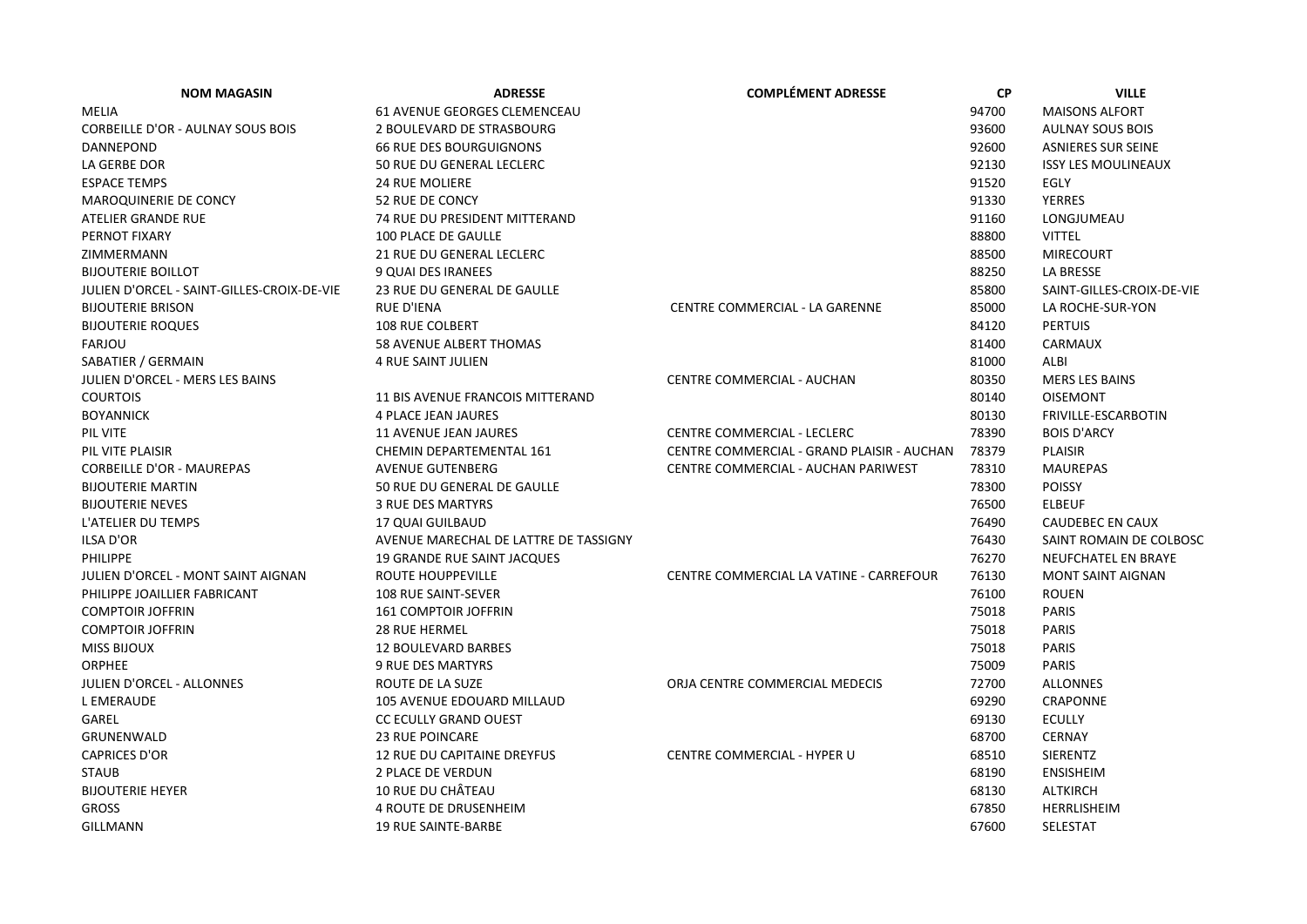| SONGEUR                                    | <b>65 GRANDE RUE</b>                                                      |                                                   | 67430 | <b>DIEMERINGEN</b>            |
|--------------------------------------------|---------------------------------------------------------------------------|---------------------------------------------------|-------|-------------------------------|
| <b>MENGER</b>                              | <b>195 ROUTE DE LYON</b>                                                  |                                                   | 67400 | <b>ILLKIRCH GRAFFENSTADEN</b> |
| L'ECRIN                                    | 14 RUE DES BARONS DE FLECKENSTEIN                                         |                                                   | 67250 | SOULTZ SOUS FORETS            |
| <b>BIJOUTERIE DELPHINE</b>                 | 4 RUE DU GENERAL LECLERC                                                  |                                                   | 67160 | <b>WISSEMBOURG</b>            |
| <b>BIJOUTERIE CLOPIER</b>                  | <b>16 RUE MERCIERE</b>                                                    |                                                   | 67150 | <b>ERSTEIN</b>                |
| GUILDE DES ORFÈVRES - CLERMONT FERRAND     | 37 RUE DES GRAS                                                           |                                                   | 63000 | <b>CLERMONT FERRAND</b>       |
| <b>CLEOR - BELLE EPINE</b>                 | 2 RUE M. Liétard ZAC LE MERICHELES                                        | <b>CARCOOP France</b>                             | 62802 | LIEVIN                        |
| EDORA - SAINT MARTIN BOULOGNE              | <b>Route Nationale 42</b>                                                 | <b>CENTRE COMMERCIAL - AUCHAN</b>                 | 62758 | SAINT MARTIN BOULOGNE         |
| <b>BIJOUTERIE STOVEN</b>                   | <b>23 RUE DE DUNKERQUE</b>                                                |                                                   | 62500 | SAINT-OMER                    |
| <b>BIJOUTERIE BEAUSSART</b>                | 32 PLACE JULES GUESDE                                                     |                                                   | 62260 | <b>AUCHEL</b>                 |
| <b>BERNARD JANNIN</b>                      | <b>BOULEVARD DU KENT</b>                                                  |                                                   | 62231 | <b>COQUELLES</b>              |
| <b>CARPENTIER BOBKA</b>                    | <b>23 BOULEVARD PASTEUR</b>                                               |                                                   | 62100 | <b>CALAIS</b>                 |
| TIFFINEAU                                  | <b>27 RUE CHARLES LESCOT</b>                                              |                                                   | 60721 | PONTE SAINTE MAXENCE          |
| <b>FOUCHET</b>                             | 82 RUE DE LA REPUBLIQUE                                                   |                                                   | 60600 | <b>CLERMONT DE L'OISE</b>     |
| <b>BIJOUTERIE DARBIER REVAUX CHANTILLY</b> | <b>13 AVENUE DU MARECHAL JOFFRE</b>                                       |                                                   | 60500 | <b>CHANTILLY</b>              |
| <b>BIJOUTERIE DELOT</b>                    | <b>3 RUE DE MALHERBE</b>                                                  |                                                   | 60000 | <b>BEAUVAIS</b>               |
| <b>BRILLANCES ET TENDANCES</b>             | RUE THEOPHILE LEGRAND                                                     | CENTRE COMMERCIAL - CARREFOUR                     | 59610 | <b>FOURMIES</b>               |
| AU BEFFROI BIJOUTERIE                      | 45 RUE DE LA MAIRIE                                                       |                                                   | 59500 | <b>DOUAI</b>                  |
| <b>TEMPS &amp; OR</b>                      | 2 RUE SAINT-JACQUES                                                       |                                                   | 59500 | <b>DOUAI</b>                  |
| <b>BOLLENGIER</b>                          | <b>41 RUE NATIONALE</b>                                                   |                                                   | 59380 | <b>BERGUES</b>                |
| <b>BIJOUTERIE RUPP</b>                     | <b>28 RUE EMILE ZOLA</b>                                                  |                                                   | 57300 | <b>HAGONDANGE</b>             |
| <b>BIJOUTERIE NILLES</b>                   | 4-6 PLACE AU BOIS                                                         |                                                   | 57100 | <b>THIONVILLE</b>             |
| <b>GUERINEAU</b>                           | 31 RUE JM BARRÉ                                                           |                                                   | 56400 | <b>AURAY</b>                  |
| <b>MORIN</b>                               | <b>25 RUE NATIONALE</b>                                                   |                                                   | 56300 | <b>PONTIVY</b>                |
| JULIEN D'ORCEL - PONTIVY                   | 2 ROUTE NATIONALE                                                         |                                                   | 56300 | <b>PONTIVY</b>                |
| JULIEN D'ORCEL - SAVONNIÈRES-DEVANT-BAR    | ROUTE PONT DE DAMMARIE                                                    |                                                   | 55000 | SAVONNIÈRES-DEVANT-BAR        |
| L'HORLOGE                                  | <b>1137 RUE PASTEUR</b>                                                   | CENTRE COMMERCIAL - INTERMARCHE                   | 54230 | <b>NEUVES MAISONS</b>         |
| GALAND                                     | <b>13 RUE GAMBETTA</b>                                                    |                                                   | 54200 | <b>TOUL</b>                   |
| <b>BIJOUTERIE CABLE</b>                    | <b>88 RUE GABRIEL PERI</b>                                                |                                                   | 54110 | DOMBASLES-SUR-MEURTHE         |
| <b>MON BIJOUTIER</b>                       | 127 BLD LOBAU                                                             | CENTRE COMMERCIAL - AUCHAN                        | 54000 | <b>NANCY</b>                  |
| <b>GUILDE DES ORFEVRES - LAVAL</b>         | <b>15 RUE DE LA PAIX</b>                                                  |                                                   | 53000 | LAVAL                         |
| JULIEN D'ORCEL - LAVAL                     | AVENUE DE LA COMMUNAUTÉ EUROPÉENNE                                        | PEGASE JAVAULT ORJA CENTRE COMMERCIAL PEGAS 53000 |       | LAVAL                         |
| JULIEN D'ORCEL - LAVAL                     | 46 AVENUE DU MARECHAL DE LATTRE DE TASSIGN CENTRE COMMERCIAL - LA MAYENNE |                                                   | 53000 | LAVAL                         |
| <b>BAULANT</b>                             | 7 PLACE HUGUES PLOMB                                                      |                                                   | 51200 | <b>EPERNAY</b>                |
| <b>GUILDE DES ORFEVRES - REIMS</b>         | <b>21 PASSAGE TALLEYRAND</b>                                              |                                                   | 51100 | <b>REIMS</b>                  |
| OR'AIR                                     | <b>50 RUE COURAYE</b>                                                     |                                                   | 50400 | <b>GRANVILLE</b>              |
| <b>BIJOUTERIE ROGER</b>                    | 8 PLACE DU GENERAL DE GAULLE                                              |                                                   | 50250 | LA HAYE DU PUITS              |
| <b>STYLE HEURE</b>                         | <b>5 GRAND RUE</b>                                                        |                                                   | 50100 | <b>CHERBOURG</b>              |
| JULIEN D'ORCEL - MURS ERIGNE               | <b>26 RUE VALENTIN DES ORMEAUX</b>                                        | ORJA - JAVAULT CENTRE COMMERCIAL RIVE SUD         | 49610 | <b>MURS ERIGNE</b>            |
| <b>BIJOUTERIE POMMEAU</b>                  | 79 RUE LOUIS MORON                                                        |                                                   | 49320 | BRISSAC-LOIRE-AUBANCE         |
| <b>BIJOUTERIE JOAILLERIE PERIVIER</b>      | 25 PLACE CHARLES DE GAULLE                                                |                                                   | 49310 | LYS-HAUT-LAYON                |
| <b>JULIEN D'ORCEL - CHOLET PK3</b>         |                                                                           | <b>CENTRE COMMERCIAL PK3 - GEANT</b>              | 49300 | <b>CHOLET</b>                 |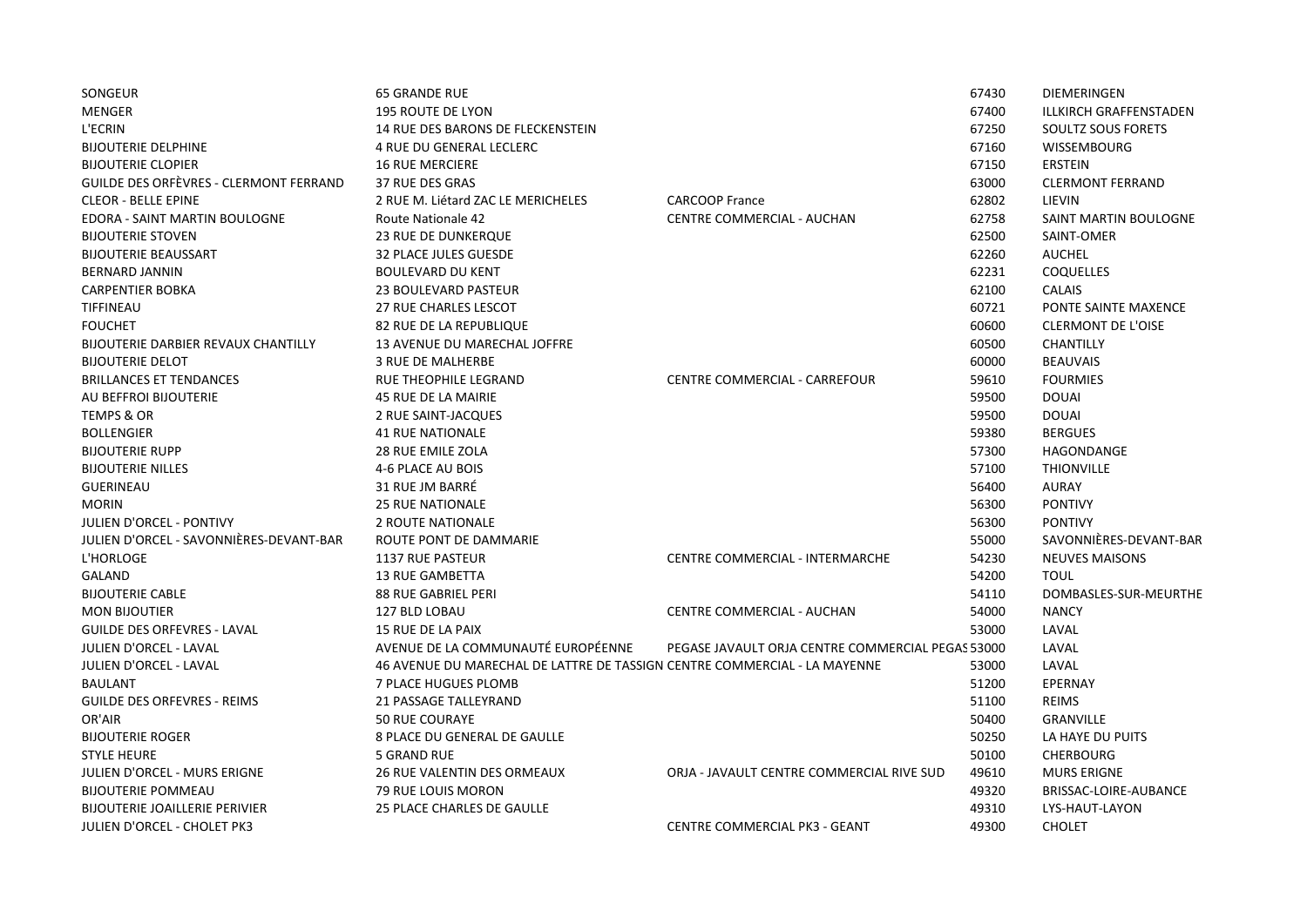| <b>MONTRES &amp; CO - CHOLET</b>                                     | <b>AVENUE D'ANGERS</b>             | CENTRE COMMERCIAL - CARREFOUR             | 49300 | <b>CHOLET</b>               |
|----------------------------------------------------------------------|------------------------------------|-------------------------------------------|-------|-----------------------------|
| JULIEN D'ORCEL - CHOLET CARREFOUR                                    | RUE PIERRE JEAN DAVID D'ANGERS     | CENTRE COMMERCIAL - CARREFOUR             | 49300 | <b>CHOLET</b>               |
| <b>JULIEN D'ORCEL - CAHORS</b>                                       | 135 RUE DU MARÉCHAL FOCH           |                                           | 46000 | <b>CAHORS</b>               |
| <b>BIJOUTERIE AMOUR DE BIJOUX</b>                                    | 160 RUE DU VAL D'ORLEANS           | <b>CENTRE COMMERCIAL - CARREFOUR</b>      | 45140 | <b>INGRE</b>                |
| JULIEN D'ORCEL - TRIGNAC                                             | 5 RUE DE LA FONT AU BRUN           |                                           | 44570 | <b>TRIGNAC</b>              |
| LESAGE                                                               | <b>26 RUE NATIONALE</b>            |                                           | 41400 | <b>MONTRICHARD</b>          |
| GUILDE DES ORFEVRES - ROMORANTIN LANTHENA) 70 RUE GEORGES CLEMENCEAU |                                    |                                           | 41200 | ROMORANTIN-LANTHENAY        |
| <b>GUILDE DES ORFEVRES - BLOIS</b>                                   | <b>4-6 RUE PORTE CHARTRAINE</b>    |                                           | 41000 | <b>BLOIS</b>                |
| OR DIFFUSION                                                         | RUE DE L'ETANG - ZI DU NORD        | CENTRE COMMERCIAL - LECLERC               | 35760 | SAINT GREGOIRE              |
| <b>FOR TIMES</b>                                                     | <b>35 AVENUE DU PORT</b>           |                                           | 35480 | <b>GUIPRY</b>               |
| SO OR RENNES CLEUNAY                                                 | <b>RUE JULLES VALLES</b>           | CENTRE COMMERCIAL - LECLERC               | 35000 | <b>RENNES</b>               |
| <b>BONNET</b>                                                        | 18 AVENUE ARISTIDE BRIAND          |                                           | 34170 | CASTELNAU LE LEZ            |
| JULIEN D'ORCEL - SAINTE EULALIE                                      | AVENUE DE L'AQUITAINE              |                                           | 33560 | SAINTE-EULALIE              |
| SO OR VILLENAVE D'ORNON                                              | AVENUE DES PYRENÉES                | CENTRE COMMERCIAL - GEANT CASINO          | 33140 | <b>VILLENAVE D ORNON</b>    |
| <b>BUSQUET</b>                                                       | 274 BOULEVARD DE LA PLAGE          |                                           | 33120 | ARCACHON                    |
| JULIEN D'ORCEL - TOULOUSE                                            | <b>ROUTE DE BAYONNE</b>            | CENTRE COMMERCIAL PURPAN - CARREFOUR      | 31300 | <b>TOULOUSE</b>             |
| <b>ROUDOT</b>                                                        | 10 RUE GENERAL DE GAULLE           |                                           | 29121 | PONT L ABBE                 |
| JULIEN D'ORCEL - QUIMPER                                             | <b>11 RUE POHER</b>                | CENTRE COMMERCIAL - CARRREFOUR            | 29000 | <b>QUIMPER</b>              |
| <b>BIJOUTERIE HORLOGERIE FARIAULT</b>                                | <b>BOULEVARD DES ISLANDAIS</b>     |                                           | 22680 | BINIC-ÉTABLES-SUR-MER       |
| <b>ORPHEE</b>                                                        | RUE DE LONGVIC                     | CENTRE COMMERCIAL - GEANT CASINO          | 21300 | <b>CHENOVE</b>              |
| JULIEN D'ORCEL - AJACCIO MEZZAVIA                                    | ROUTE DE MEZZAVIA                  | CENTRE COMMERCIAL LA ROCADE MEZZAVIA      | 20167 | <b>AJACCIO</b>              |
| SO OR BRIVE LA GAILLARDE                                             | <b>8 RUE GAMBETTA</b>              |                                           | 19100 | BRIVE-LA-GAILLARDE          |
| <b>BRARD</b>                                                         | AVENUE DU 11 NOVEMBRE              | CENTRE COMMERCIAL - LECLERC MARTROU       | 17300 | <b>ROCHEFORT</b>            |
| <b>LASNIER CREATION</b>                                              | <b>26 RUE DES HALLES</b>           |                                           | 16110 | LA ROCHEFOUCAULD-EN-AN.     |
| <b>TOKADE</b>                                                        | <b>CC LECLERC ZONE L'ESTRENIOL</b> |                                           | 12850 | ONET LE CHÂTEAU             |
| <b>MONTRES &amp; CO - CASTELNAUDARY</b>                              | 211 ROUTE DE VILLASAVARY           | CENTRE COMMERCIAL - INTERMARCHE           | 11400 | CASTELNAUDARY               |
| <b>JULIEN D'ORCEL - SAINT GIRONS</b>                                 | <b>64 RUE VILLEFRANCHE</b>         |                                           | 09200 | <b>SAINT GIRONS</b>         |
| <b>TROUCHE</b>                                                       | <b>6 RUE GABRIEL PERI</b>          |                                           | 09100 | <b>PAMIERS</b>              |
| <b>JULIEN D'ORCEL - FOIX</b>                                         |                                    | <b>CENTRE COMMERCIAL - LECLERC</b>        | 09000 | <b>FOIX</b>                 |
| JULIEN D'ORCEL - SEDAN                                               | 23 PLACE D'ARMES                   |                                           | 08200 | SEDAN                       |
| JULIEN D'ORCEL - CHARLEVILLE MEZIERES                                | <b>RUE PAUL RICHIER</b>            | CENTRE COMMERCIAL - LA CROISETTE          | 08000 | <b>CHARLEVILLE MEZIERES</b> |
| <b>LANDIS</b>                                                        | <b>19 RUE DE LA RÉPUBLIQUE</b>     |                                           | 08000 | <b>CHARLEVILLE MEZIERES</b> |
| <b>CLEOR - CHARLEVILLE MEZIERES</b>                                  | Rue Paulin Richier                 | <b>CC CARREFOUR</b>                       | 08000 | <b>CHARLEVILLE MEZIERES</b> |
| CLEOR - VILLERS-SEMEUSE                                              | Route Départementale 764           | <b>CC CORA</b>                            | 08000 | <b>VILLERS SEMEUSE</b>      |
| JULIEN D'ORCEL - AUBENAS                                             | 61 BOULEVARD GAMBETTA              |                                           | 07200 | <b>AUBENAS</b>              |
| GAREL                                                                | 1 AVENUE DE LA GARE                |                                           | 07100 | <b>ANNONAY</b>              |
| PIERRE ROUX                                                          | CHEMIN DE SAINT CLAUDE             | CENTRE COMMERCIAL - CARREFOUR             | 06600 | ANTIBES                     |
| <b>MONTRES &amp; CO - ANTIBES</b>                                    | 19 RUE DE LA RÉPUBLIQUE            |                                           | 06600 | ANTIBES                     |
| <b>MONTRES &amp; CO - MENTON</b>                                     | 34 AVENUE FELIX FAURE A            |                                           | 06500 | <b>MENTON</b>               |
| PIERRE ROUX                                                          | <b>ROUTE DE LAGHET</b>             | CENTRE COMMERCIAL - LA TRINITE - AUCHAN   | 06340 | <b>LA TRINITE</b>           |
| CLEOR - NICE (TNL)                                                   | 15, bld Gal. Delfino               |                                           | 06300 | <b>NICE</b>                 |
| PIERRE ROUX                                                          | <b>ROUTE DE DIGNE</b>              | CENTRE COMMERCIAL LINGOSTIERE - CARREFOUR | 06200 | <b>NICE</b>                 |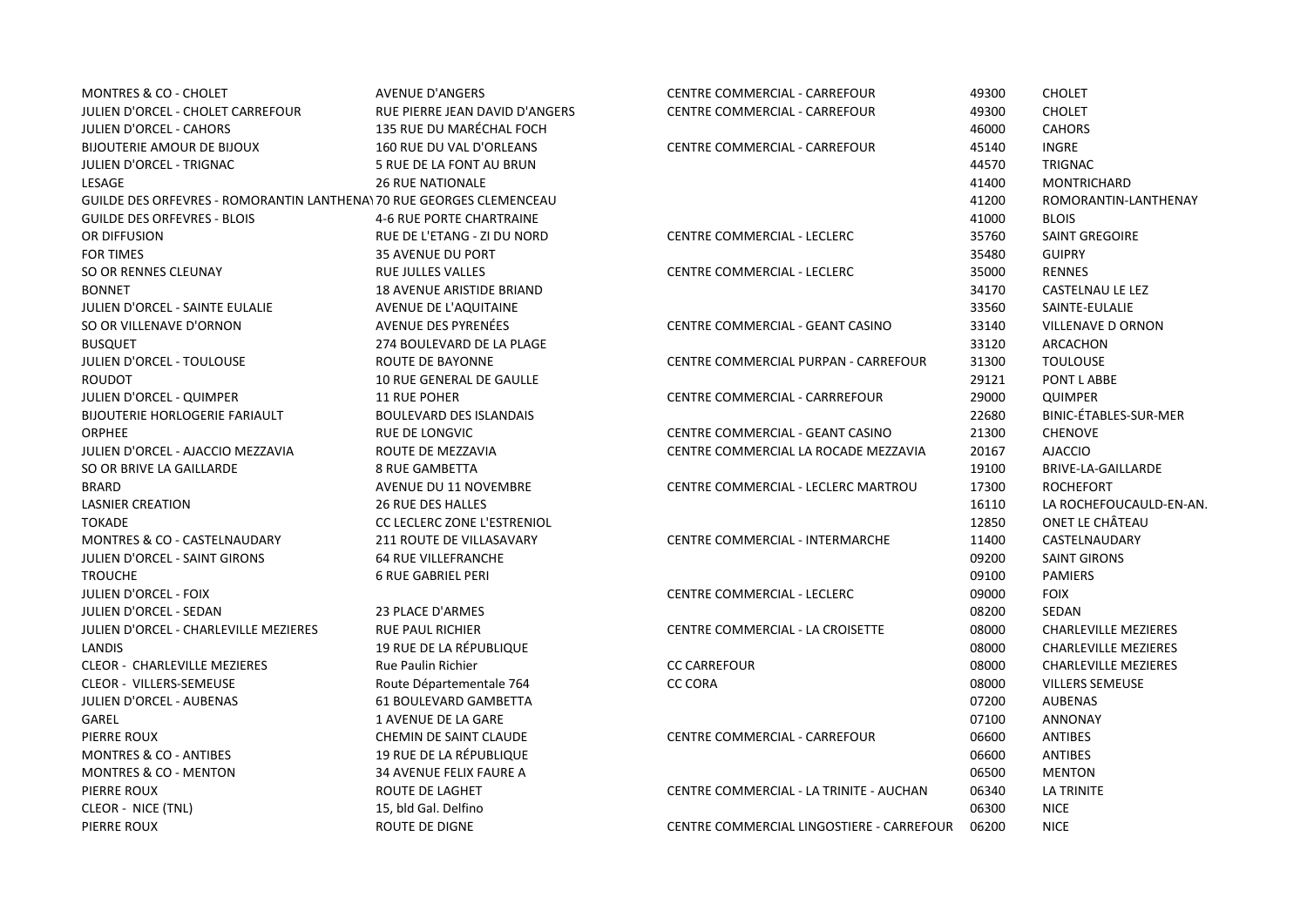| PIERRE ROUX                           | <b>1 RUE VICTOR HUGO</b>                                                    | CENTRE COMMERCIAL - CHEMIN DE LA BORDE - LECL 06150 |       | CANNES LA BOCENTRE C.    |
|---------------------------------------|-----------------------------------------------------------------------------|-----------------------------------------------------|-------|--------------------------|
| <b>BIJOUTERIE BOUCANIER</b>           | 2 PLACE AUX AIRES                                                           |                                                     | 06130 | <b>GRASSE</b>            |
| PERRUSSET                             | 18 AVENUE JEAN MEDECIN                                                      |                                                     | 06000 | <b>NICE</b>              |
| <b>LES OREADES</b>                    | ROUTE DE BARCELONNETTE                                                      | <b>CENTRE COMMERCIAL - AUCHAN</b>                   | 05000 | GAP                      |
| <b>BRIANT</b>                         |                                                                             | CENTRE COMMERCIAL - GEANT CASINO                    | 05000 | GAP                      |
| <b>SPLENDOR</b>                       | ROUTE NATIONALE 85 - LES PORTES DE PROVENCE CENTRE COMMERCIAL - INTERMARCHE |                                                     | 04200 | <b>PEIPIN</b>            |
| MALGAT                                | <b>181 RUE DROITE</b>                                                       |                                                     | 04200 | <b>SISTERON</b>          |
| D'OR ET D'ARGENT                      | 5 AVENUE JEAN GIONO                                                         |                                                     | 04100 | MANOSQUE                 |
| JULIEN D'ORCEL - MANOSQUE             | <b>6 GRANDE RUE</b>                                                         |                                                     | 04100 | MANOSQUE                 |
| JULIEN D'ORCEL - DIGNE LES BAINS      | RUE FERDINAND DE LESSEPS                                                    | CENTRE COMMERCIAL - CARREFOUR                       | 04000 | <b>DIGNE LES BAINS</b>   |
| <b>UBRYS</b>                          | 19 RUE GEORGES CLÉMENCEAU                                                   |                                                     | 03200 | <b>VICHY</b>             |
| <b>GUILDE DES ORFEVRES - VICHY</b>    | <b>4 RUE DU PRESIDENT ROOSEVELT</b>                                         |                                                     | 03200 | <b>VICHY</b>             |
| LAMY                                  | 1 BOULEVARD DE COURTAIS                                                     |                                                     | 03100 | <b>MONTLUCON</b>         |
| <b>LANGLOIS</b>                       | <b>45 BOULEVARD DE COURTAIS</b>                                             |                                                     | 03100 | <b>MONTLUCON</b>         |
| L'OR EN SCENE                         | <b>169 ROUTE DE LYON</b>                                                    | CENTRE COMMERCIAL - CARREFOUR                       | 03000 | <b>MOULINS</b>           |
| <b>JULIEN D'ORCEL - AVERMES</b>       | ZAC LES PORTES D'ALLIER                                                     | <b>CENTRE COMMERCIAL</b>                            | 03000 | <b>AVERMES</b>           |
| <b>BIJOUTERIE FEUILLATRE</b>          | <b>13 RUE DE VERDUN</b>                                                     |                                                     | 02600 | <b>VILLERS-COTTERETS</b> |
| LAB                                   | <b>6 RUE DE VERVINS</b>                                                     |                                                     | 02500 | <b>HIRSON</b>            |
| JULIEN D'ORCEL - CHATEAU THIERRY      | <b>RUE DE LA PLAINE</b>                                                     | <b>CENTRE COMMERCIAL - LECLERC</b>                  | 02400 | <b>CHATEAU THIERRY</b>   |
| <b>CLEOR - CHATEAU THIERRY</b>        | 37.Av. Essones                                                              |                                                     | 02400 | <b>CHATEAU THIERRY</b>   |
| POP BIJOUX                            | <b>43 RUE SAINT MARTIN</b>                                                  |                                                     | 02200 | <b>SOISSONS</b>          |
| MONTRES & CO - SOISSONS               | <b>28 RUE SAINT MARTIN</b>                                                  |                                                     | 02200 | <b>SOISSONS</b>          |
| <b>GUILDE DES ORFÈVRES - SOISSONS</b> | <b>14 RUE DU COLLÈGE</b>                                                    |                                                     | 02200 | SOISSONS                 |
| <b>BIJOUTERIE LE LORE</b>             | <b>36 RUE DES DOCTEURS DEVILLERS</b>                                        |                                                     | 02120 | <b>GUISE</b>             |
| PELTIER                               | <b>RUE DES MARLETTES</b>                                                    | CENTRE COMMERCIAL - AUCHAN                          | 02100 | <b>FAYET</b>             |
| <b>CLEOR - FAYET (ST QUENTIN)</b>     | C.C. AUCHAN                                                                 |                                                     | 02100 | <b>FAYET</b>             |
| TOI ET MOI                            | <b>RUE DESCARTES</b>                                                        | CENTRE COMMERCIAL - LECLERC                         | 02000 | <b>CHAMBRY</b>           |
| PELTIER                               | <b>RUE ROMANETTE</b>                                                        | CENTRE COMMERCIAL - CARREFOUR                       | 02000 | LAON                     |
| <b>PELTIER</b>                        | <b>34 BOULEVARD DE LYON</b>                                                 |                                                     | 02000 | <b>LAON GARE</b>         |
| <b>CLEOR - LAON</b>                   | 42 Rue Romanette                                                            | CC CARREFOUR LAON LA ROMANETTE                      | 02000 | LAON                     |
| <b>BIJOUTERIE KARINE HENRY</b>        | <b>6 RUE DE LYON</b>                                                        |                                                     | 01800 | <b>MEXIMIEUX</b>         |
| <b>BIJOUTERIE HENRY</b>               |                                                                             | CENTRE COMMERCIAL - INTERMARCHE                     | 01500 | AMBERIEU EN BUGEY        |
| <b>FAVRE</b>                          | 36 RUE ALEXANDRE BÉRARD                                                     |                                                     | 01500 | <b>AMBERIEU EN BUGEY</b> |
| <b>GUILDE DES ORFÈVRES - BELLEY</b>   | 38 GRANDE RUE                                                               |                                                     | 01300 | <b>BELLEY</b>            |
| GUILDE DES ORFÈVRES - BELLEGARDE      | 47 RUE DE LA RÉPUBLIQUE                                                     |                                                     | 01200 | <b>BELLEGARDE</b>        |
| L ORELA                               | 59 RUE DU MARECHAL DE LATTRE DE TASSIGNY                                    |                                                     | 01190 | PONT DE VAUX             |
| <b>ROMANET</b>                        | 7 ESPACE CHARLES DE GAULLE                                                  |                                                     | 01100 | <b>OYONNAX</b>           |
| <b>BIJOUTERIE MAGINOT</b>             | 1 AVENUE MAGINOT                                                            |                                                     | 01000 | <b>BOURG EN BRESSE</b>   |
| GAREL                                 | 1380 BOULEVARD DU REVERMOND                                                 | POLE COMMERCIAL CAP EMERAUDE                        | 01000 | <b>BOURG EN BRESSE</b>   |
| LUC'OR                                | 1 RUE GAMBETTA                                                              |                                                     | 01000 | <b>BOURG EN BRESSE</b>   |
| <b>CORBEILLE D'OR - ARGENTEUIL</b>    | 50 AVENUE MARECHAL FOCH                                                     | CENTRE COMMERCIAL - COTE SEINE                      |       | 95813 ARGENTEUIL         |
| <b>TEMPKA - ROISSY EN FRANCE</b>      | <b>30 RUE DES BUISSONS</b>                                                  | CENTRE COMMERCIAL AEROVILLE                         |       | 95700 ROISSY EN FRANCE   |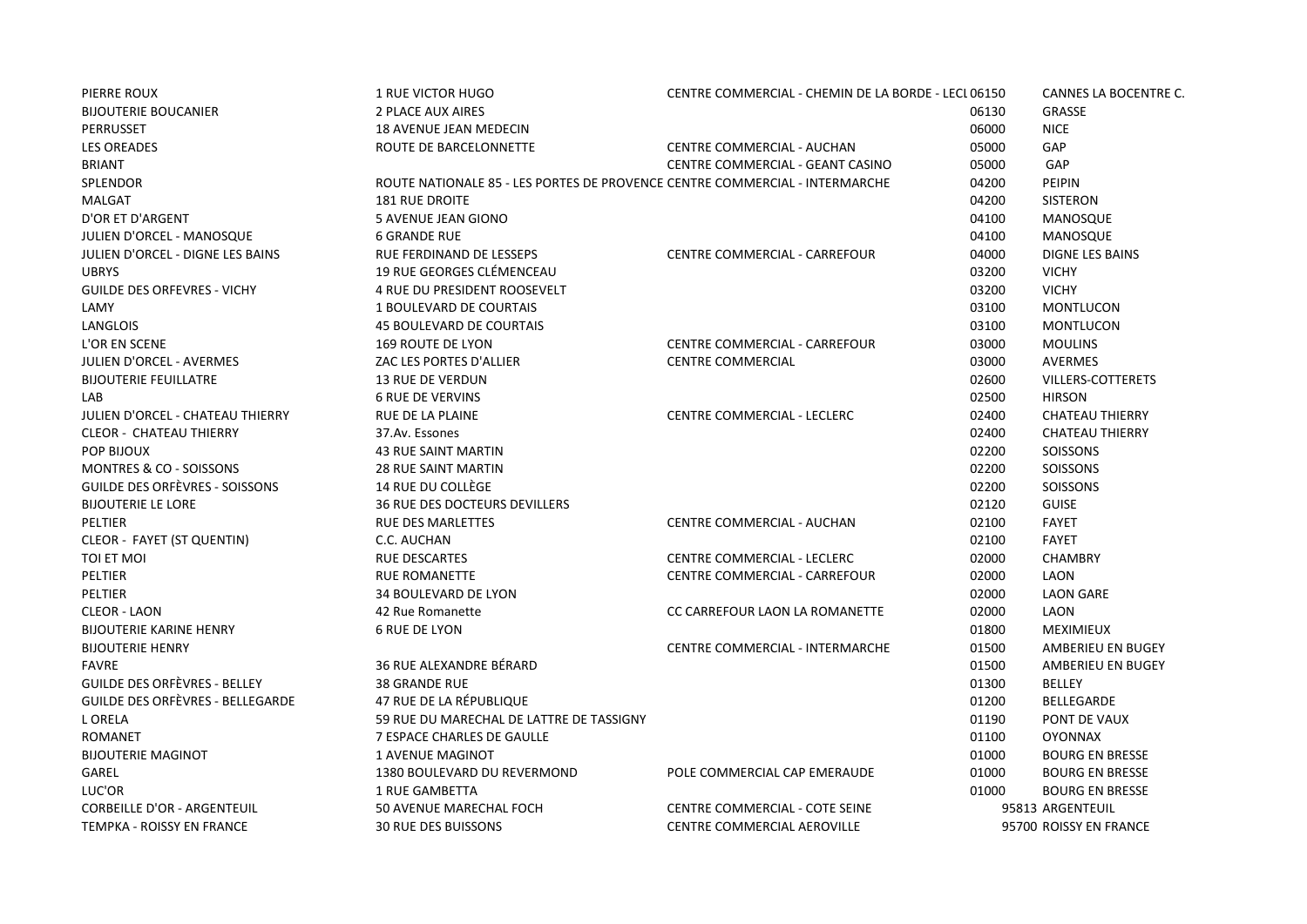CORBEILLE D'OR - L'ISLE ADAM ZAC DU PONT DES RAYONS CENTRE COMMERCIAL - GRAND VAL - CARREFOUR 95290 L'ISLE ADAM VENDOME 23 BIS AVENUE FOCH 95240 CORMEILLE EN PARISIS CLIN D ŒIL 6 ALLEE JEAN GABIN 95210 SAINT GRATIEN A. STORIA CREATION AND REACH AND REACH AND MARCHÉ AND STORIA CHEATH OF STORIA CREATION AND MONTMORENCY AND ANN CORBEILLE D'OR - FRANCONVILLE 362 BOULEVARD DU GENERAL LECLERC CENTRE COMMERCIAL - LECLERC 95130 FRANCONVILLE CLEOR - CERGY 2 C.C. LES 3 FONTAINES AND RESERVED AND RESERVED BY A SERVED OF STATES OF STATES AND RESERVED BY CLEOR - CERGY 3 C.C. CERGY 3 95000 CERGY CLEOR - ORMESSON 85 ROUTE DE PROVINS CC ORMESSON SUR MARNE 94436 CHENNEVIERES SUR MARNE BROSSIER 98 AVENUE DU GENERAL DE GAULLE 94170 LE PERREUX SUR MARNE L'ETOILE D'OR 151, GRANDE RUE CHARLES DE GAULLE 94130 NOGENT-SUR-MARNE CORBEILLE D'OR - FONTENAY SOUS BOIS 12 RUE MARE À GUILLAUME CENTRE COMMERCIAL - AUCHAN 94120 FONTENAY SOUS BOIS CLEOR - ARCUEIL LA VACHE NOIRE PLACE DE LA VACHE NOIRE CC LA VACHE NOIRE 94110 ARCUEIL BIJOUTERIE BROSSIER CONSIDERT EN AVENUE DE LA REPUBLIQUE CONSIDERATION EN CONSIDERATION DES FOSSES EN ANNE DES FOSSES TEMPKA - CRETEIL AVENUE GENERAL DE GAULLE 94000 CRETEIL JULIEN D'ORCEL - PUTEAUX 103 RUE JEAN JAURES 92800 PUTEAUX FAMOR 64 RUE SAINT DENIS 92700 COLOMBES DUBREUIL 14 PLACE HOTEL DE VILLE 92600 ASNIERES SUR SEINE MALIQUE 10 RUE DE MAUREPAS 92500 RUEIL MALMAISON TEMPKA - VILLENEUVE LA GARENNE 4 BOULEVARD GALLIENI 92397 VILLENEUVE LA GARENNE KARAT 36 AVENUE JEAN JAURES 92140 CLAMART KARAT 36 AVENUE JEAN JAURES 92140 CLAMART LEURELOR 102 AVENUE DE LA REPUBLIQUE 92120 MONTROUGE MATY - PARIS BOULOGNE 191 BD JEAN JAURÈS 92100 BOULOGNE CLEOR - BOULOGNE 5 RUE TONY GARNIER CC PASSAGES 92100 BOULOGNE BILLANCOURT TEMPKA - PARIS LA DEFENSE 15 PARVIS LA DEFENSE 92092 PARIS LA DEFENSE CLEOR - LA DEFENSE 15. Parvis de la Défense CC WESTFIELD 4 TEMPS 92092 PUTEAUX

CLEOR - LES ULIS 2 Avenue de l'Aubrac CC LES ULIS 2 91940 LES ULIS

CLEOR - AEROVILLE 30. Rue des Buissons CC AEROVILLE 95700 ROISSY EN FRANCE OBE 1 RUE DU BAS NOYER CENTRE COMMERCIAL - ART DE VIVRE 95610 ERAGNY CORBEILLE D'OR - MOISSELLES RN1 CENTRE COMMERCIAL - LECLERC 95570 MOISSELLES CLEOR - OSNY (95) CC L OSERAIE CD 915 95520 OSNY

MICHELE T THE STATE OF AVENUE PRESIDENT GEORGES POMPIDOU CENTRE COMMERCIAL - CORA 95120 ERMONT CORBEILLE D'OR - SANNOIS 1 RUE HORIONNE CENTRE COMMERCIAL - CARREFOUR SANNOIS 95110 SANNOIS

CORBEILLE D'OR - AULNAY SOUS BOIS LE HAUT DE GALY CENTRE COMMERCIAL O'PARINOR 93600 AULNAY SOUS BOIS CORBEILLE D'OR - CLICHY SOUS BOIS 12 ALLÉE FOSSE MAUSSOIN CENTRE COMMERCIAL - LECLERC 93390 CLICHY SOUS BOIS CORBEILLE D'OR - SEVRAN ROUTE DES PETITS PONTS CENTRE COMMERCIAL - BEAU SEVRAN - CARREFOUR 93270 SEVRAN CLEOR - NOISY LE GRAND 234 BD DU MONT D'EST CC LES ARCADES 93160 NOISY LE GRAND CORBEILLE D'OR - LE BLANC MESNIL AVENUE CHARLES FLOQUET CENTRE COMMERCIAL - LECLERC PLEIN AIR 93150 LE BLANC MESNIL CLEOR - ROSNY 2 Av. Gal. De Gaulle CC CARREFOUR ROSNY 2 93117 ROSNY SOUS BOIS NOELIE - ROSNY 2 Avenue Gal. De Gaulle CC CARREFOUR ROSNY 2 93117 ROSNY SOUS LE BOIS TEMPKA - ROSNY SOUS BOIS CENTRE COMMERCIAL ROSNY 2 93110 ROSNY SOUS BOIS MATY - ROSNY II 2 AVENUE DU GÉNÉRAL-DE-GAULLE CENTRE COMMERCIAL ROSNY 2 93110 ROSNY SOUS BOIS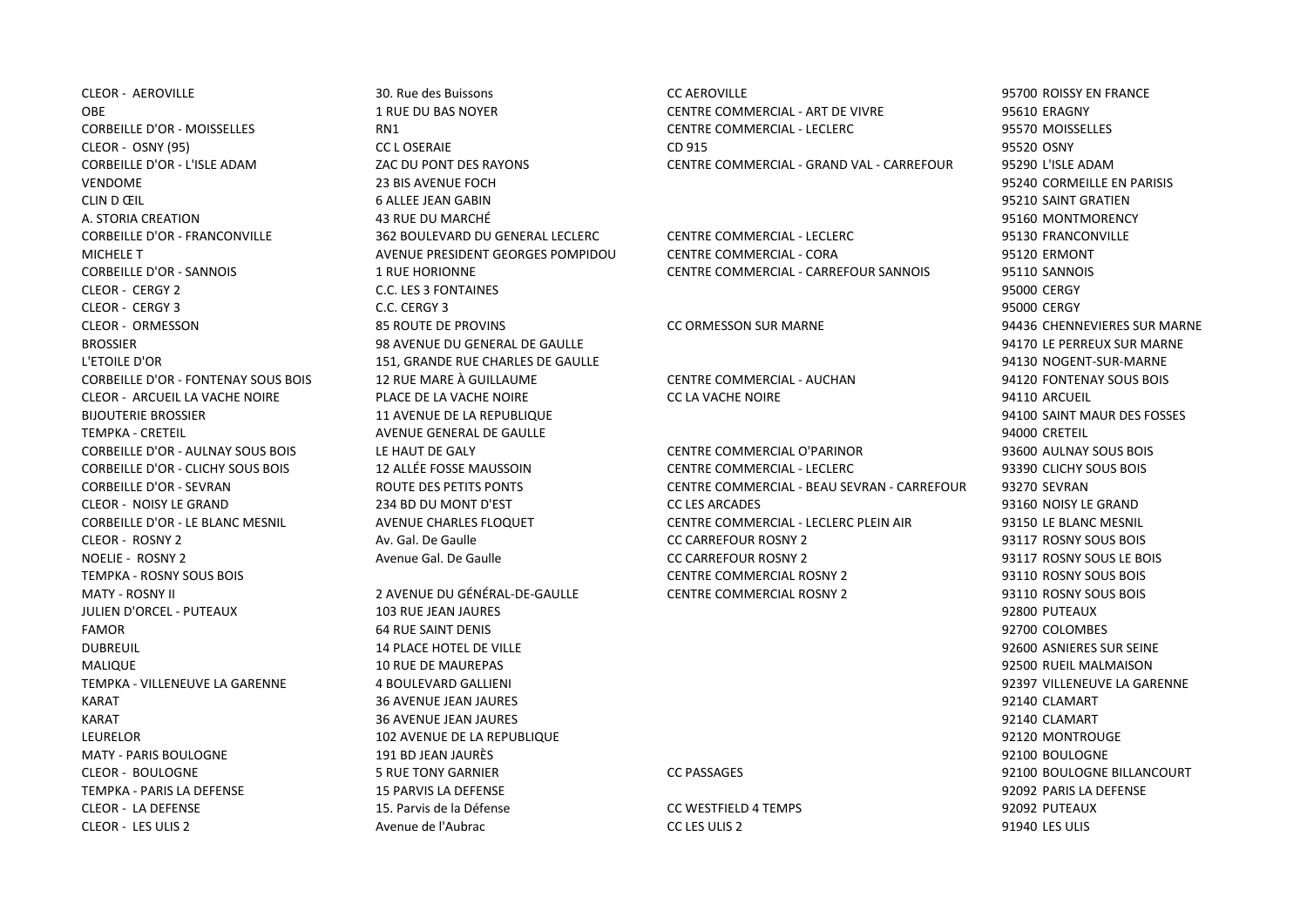BIJOUTERIE CAILLAUD 3 PLACE DE LATTRE DE TASSIGNY 85700 POUZAUGE BIJOUTERIE HORLOGERIE MC PERRAUD 3 AVENUE VILLEBOIS MAREUIL SERVICE SUBSEXUES EN LA SERVICE SON MONTAIGU VENDEE BIJOUTERIE MAXIME M3 1 RUE DU MARCHÉ 85500 LES HERBIERS

CLEOR - VILLABE Route de Villoison CC VILLABE A6 91813 CORBEIL ESSONNES DONJON - LA VILLE DU BOIS 5 RUE CROIX ST JACQUES CENTRE COMMERCIAL - CARREFOUR 91620 LA VILLE DU BOIS NOEMI 17 PLACE DU MARCHE 91290 ARPAJON MICHEL ANDRE 20 PLACE DU MARCHÉ 91290 ARPAJON HISTOIRE D OR 15 GRANDE RUE 91260 JUVISY SUR ORGE JULIEN D'ORCEL - VILLEBON SUR YVETTE CHEMIN DE BRIIS CENTRE COMMERCIAL - AUCHAN 91140 VILLEBON SUR YVETTE MONTRES & CO - VILLEBON SUR YVETTE CHEMIN DE BRIIS CENTRE COMMERCIAL - AUCHAN 91140 VILLEBON SUR YVETTE FRENOT 135 BIS RUE DE PARIS 91120 PALAISEAU DUBREUIL 2 BOULEVARD DE L'EUROPE CENTRE COMMERCIAL - EVRY II 91000 EVRY CLEOR - EVRY2 CC EVRY 2 91000 EVRY ALEBERT 7 FAUBOURG DE FRANCE CENTRE COMMERCIAL LES FAUBOURGS 90001 BELFORT DONJON - SAINT DENIS LES SENS LE PRE AUBERT CENTRE COMMERCIAL - LECLERC 89100 SAINT DENIS LES SENS DONJON - SENS PORTE DE BOURGOGNE - LIEU DIT CHAMPBERTRAI CENTRE COMMERCIAL - AUCHAN 89100 SENS CLEOR - SENS LIEU DIT CHAMPBERTTRAND AUCHAN 89100 SENS BLANDET 49 RUE DU TEMPLE 89000 AUXERRE CLEOR - AUXERRE **Avenue Haussmann** Avenue Haussmann CC GEANT AUXERRE Auxtralianum Baggior Auxerre 89000 AUXERRE NOELIE - AUXERRE CC GEANT AUXERRE AV. HAUSSMANN 89000 AUXERRE EMBLEMA STORE RUE DES PECHEURS CENTRE COMMERCIAL - LECLERC 88200 REMIREMONT EDORA - REMIREMONT 57 RUE CHARLES DE GAULLE 88200 REMIREMONT EDORA - GOLBEY RUE DU COMMERCE LOT LA PÉTROLERIE 88190 GOLBEY EDORA - CHARMES 59 RUE CLAUDE BARRES CENTRE COMMERCIAL - LECLERC 88130 CHARMES JULIEN D'ORCEL - SAINT DIE DES VOSGES ZONE D'HELLIEULE 2 CENTRE COMMERCIAL - LECLERC 88100 SAINT DIE DES VOSGES EDORA - JEUXEY 33 RUE DU SAUT LE CERF CENTRE COMMERCIAL - CARREFOUR 88000 JEUXEY EDORA - EPINAL 19 RUE DES MINIMES 88000 EPINAL WWW.EDORA-BIJOUTERIE.FR 20 RUE DE LA VOIVRE AND A SECOND ACCOMPTED AND RESERVE AND RESERVE AND RESERVE AND RESERVE AND RESERVE AND RESERVE AND RESERVE AND RESERVE AND RESERVE AND RESERVE AND RESERVE AND RESERVE AND RESERVE JULIEN D'ORCEL - SAINT JUNIEN 16 RUE LUCIEN DUMAS 87200 SAINT JUNIEN JULIEN DORCEL - LIMOGES 3 PLACE ST MICHEL 87000 LIMOGES PHILIPPARIE CHANNIE AND SERVICE DE LA MOTTE CHANNEL SUR LA MOTTE SERVICE SURFACE DE LA MOTTE STRUMENT DE LA MO ELISOR 2 AVENUE DE PROVENCE CENTRE COMMERCIAL - LECLERC 86500 MONTMORILLON LANDREAU RD 910 CENTRE COMMERCIAL - AUCHAN 86360 CHASSENEUIL DU POITOU NOELIE - CHASSENEUIL (POITIERS) CC AUCHAN 86360 CHASSENEUIL DU POITOU LASSORT 38 RUE GAMBETTA 86001 POITIERS LASSORT 2 AVENUE LAFAYETTE CENTRE COMMERCIAL - GEANT CASINO 86001 POITIERS BAZIL CENTRE COMMERCIAL - LES CORDELIERS 86000 POITIERS LASSORT 93 ROUTE DE GENCAY CENTRE COMMERCIAL - LECLERC 86000 POITIERS HEURE ET MONTRES 252 AVENUE DU 8 MAI 1945 CENTRE COMMERCIAL - AUCHAN 86000 POITIERS CLEOR - POITIERS 2, Avenue Lafayette C.C. GEANT CASINO 86000 POITIERS CLEOR - POITIERS SUD 250 avenue du 8 Mai 1945 86000 POITIERS HAUBOIS D38B CENTRE COMMERCIAL - LECLERC 85800 SAINT GILLES CROIX.VIE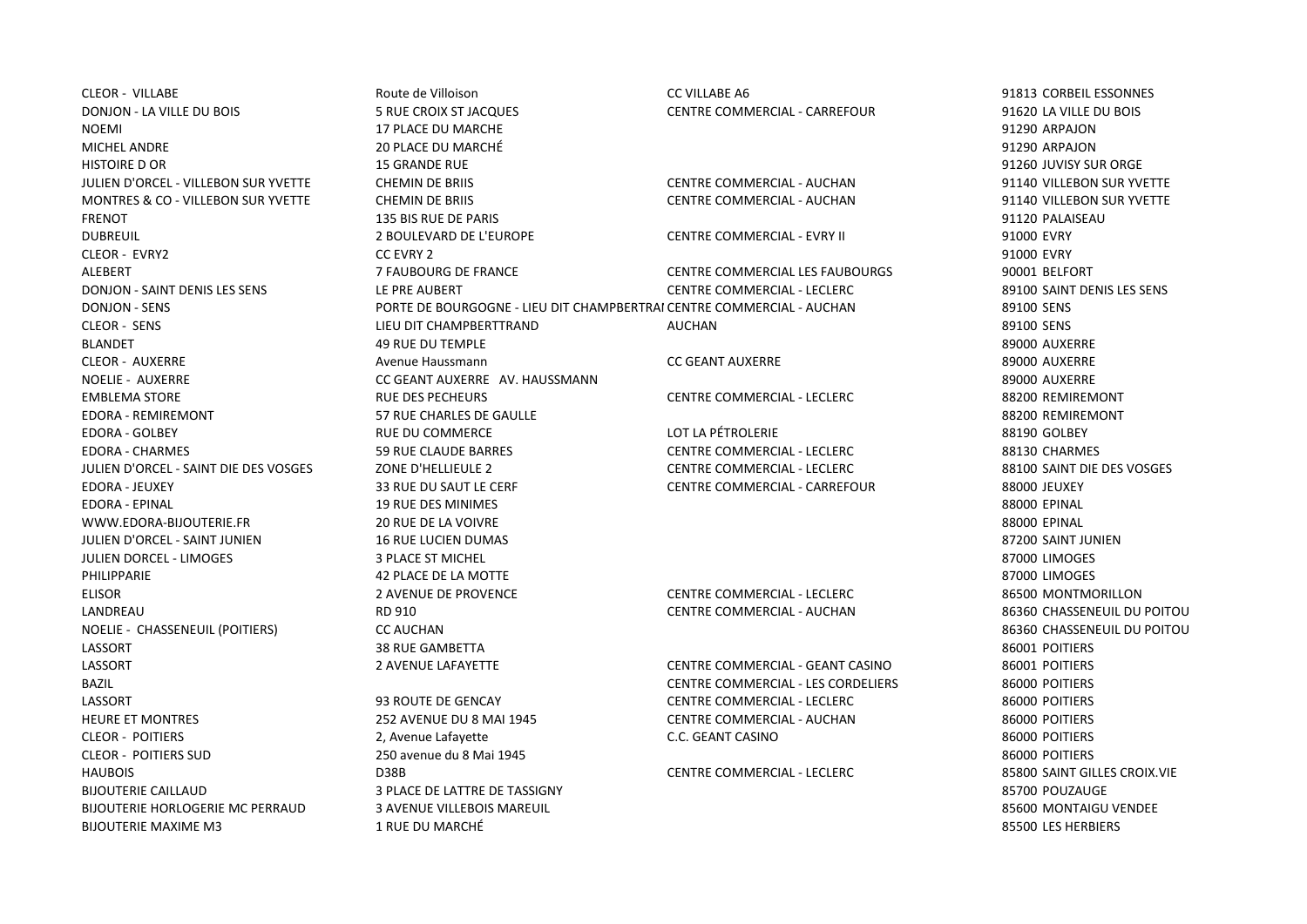BIJOUTERIE VOIX 22 PLACE DES ACACIAS 85400 LUCON HAUBOIS 11 RUE CARNOT 85300 CHALLANS JULIEN DORCEL - CHALLANS 1 RUE GÉNÉRAL LECLERC 85300 CHALLANS BIJOUTERIE MAXIME COMPRESSIONE AVENUE DU GENERAL DE GAULLE CENTRE COMMERCIAL - LECLERC COMPRESSIONENTENAY-LE-COMTE L'ECU D'OR 31 RUE TRAVOT 85100 LES SABLES D'OLONNE FAN D'OR ROUTE DE NANTES CENTRE COMMERCIAL LES FLANERIES 85016 LA ROCHE SUR YON GODET CONFERENCE AND RESOURCES CLÉMENCEAU CONFERENCE AND RESOURCES ON A SECOND SECOND SECOND BESOUR YOU. MAISON CHIFFRE 2000 NONTAURAN 2018 12 RUE DE LA REPUBLIQUE 24 RUE DE LA REPUBLIQUE

CLEOR - TOULON CC GRAND VAR 83160 LA VALETTE DU VAR AELYS 1155 AVENUE DE L EUROPE CENTRE COMMERCIAL - HYPER U 82000 MONTAUBAN

GALOU 34 RUE DE LA MADELEINE SERVICE SUBSEX AND SALOU SALOU JULIEN D'ORCEL - GRAULHET ROUTE DE LAVAUR CENTRE COMMERCIAL - LECLERC 81300 GRAULHET JULIEN D'ORCEL - MAZAMET 14 ET 16 RUE EDOUARD BARBEY 81200 MAZAMET AELYS 10 RUE ALBERT CALMETTE CENTRE COMMERCIAL - AUCHAN 81100 CASTRES CLEOR - ALBI (Géant) 2. Rue Francisco Goya CC GEANT CASINO 81000 ALBI A LA CONFIANCE SOGOD DOULLENS 3 RUE DU COMMANDEMENT UNIQUE SOGOD DOULLENS AND RESERVE AND RESERVE AND RESERVE AND RESERVE AND RESERVE AND RESERVE AND RESERVE AND RESERVE AND RESERVE AND RESERVE AND RESERVE AND RESERVE AND CLIVIA 28 PLACE DE GAULLE 80500 MONTDIDIER MONTRES & CO - DURY 1 ROUTE DE PARIS CENTRE COMMERCIAL - AUCHAN 80480 DURY CLEOR - GLISY 8 avenue Philéas Fogg CC GEANT GLISY AMIENS 80440 GLISY JALADIS MAILLARD 2 PLACE HOTEL DE VILLE 80100 ABBEVILLE CLEOR - ABBEVILLE 1 Avenue du Président Vincent Auriol C.C. GEANT CASINO 80100 ABBEVILLE MATY - AMIENS 2 RUE DE LA RÉPUBLIQUE 80000 AMIENS MONTRES & CO - AMIENS 2 RUE DES TROIS CAILLOUX 80000 AMIENS JULIEN D'ORCEL - AMIENS 4 ET 6 PLACE DE L'HOTEL DE VILLE 80000 AMIENS BIL OR PLAINE D'AZIA 79400 AZAY LE BRULE L'OR DU TEMPS 4 RUE DE LA PERCEPTION 79330 SAINT VARANT MAXIME 43 RUE GAMBETTA 79300 BRESSUIRE PYRAMIDE 84 RUE JEAN JAURÈS 79200 PARTHENAY PARRENIN 31 RUE MAURICE BERTEAUX 78700 CONFLANS SAINTE HONORINE

VOIX CENTRE COMMERCIAL - HEURE DE LAUTIZE - LECLER 85400 LUCON JULIEN D'ORCEL - OLONNE SUR MER 87 AVENUE FRANCOIS MITTERAND CENTRE COMMERCIAL - LECLERC 85340 OLONNE SUR MER

HAUBOIS **EXAMPLE DE LA TRANCHE CENTRE COMMERCIAL** - LA ROCHE YON SUD - LECLER 85000 LA ROCHE SUR YON JULIEN DORCEL - LA ROCHE SUR YON CENTRE COMMERCIAL LES FLANERIES 85000 LA ROCHE SUR YON OR AZUR ROUTE DES TAILLAIDES CENTRE COMMERCIAL - AUCHAN 84300 CAVAILLON OR AZUR BOULEVARD JEAN GUIGUES CENTRE COMMERCIAL - HYPER U 84120 PERTUIS OUBRAYRIE BIJOUTERIE **1990 ESS ROUTE DE DRAGUIGNAN CENTRE COMMERCIAL TRANS-EN-PROVENCE - CARRIFT 198720 TRANS-EN-PROVENCE** CLEOR - LA SEYNE SUR MER CC AUCHAN LA SEYNE RN 63 83514 LA SEYNE SUR MER PIERRE ROUX 148 AVENUE SAINT ALBERT CENTRE COMMERCIAL - CARREFOUR 83480 PUGET SUR ARGENS PIERRE ROUX VOIX JACQUES PREVERT - ESPACE SUD DRACENIE CENTRE COMMERCIAL - HYPER U 83460 LES ARCS SUR ARGENS PIERRE ROUX **SAINT HERMENTAIRE CENTRE COMMERCIAL - LE SALAMANDRIER - CARREF** 83300 DRAGUIGNAN

AELYS - MONTAUBAN NORD 785 AVENUE JEAN MOULIN CENTRE COMMERCIAL LES TROIS RIVIERES - AUCHAN 82000 MONTAUBAN JULIEN D'ORCEL - MONTAUBAN CENTRE COMMERCIAL SAPIAC - LECLERC 82000 MONTAUBAN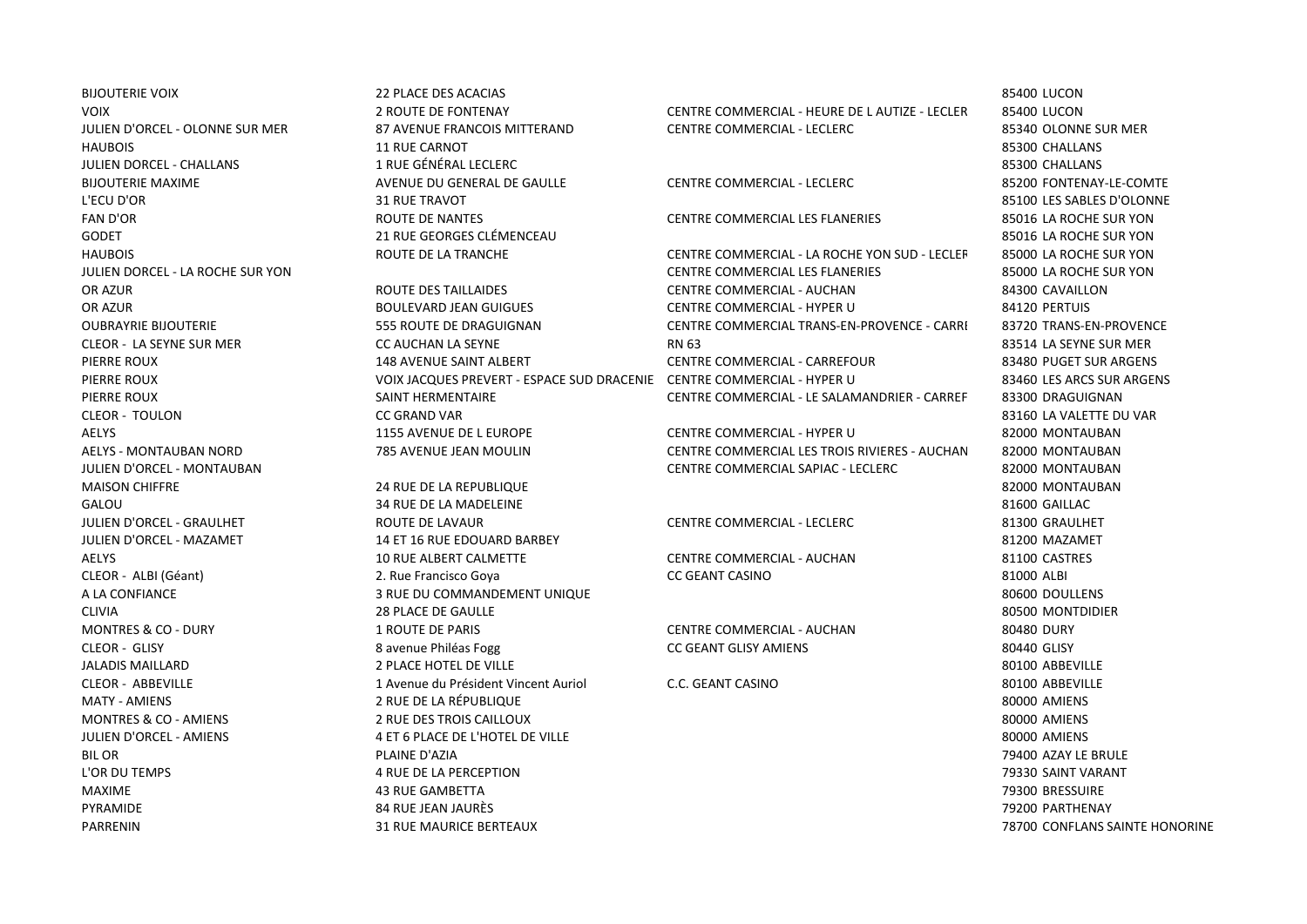DELAHAYE 43 GRAND'RUE 78550 HOUDAN PHANTASIA OR 18 PLACE DU MARCHE 18 PLACE DU MARCHE 1999 ANN 18 PLACE DU MARCHE 1999 ANN 18 PLACE DU MARCHE 199 CANTALOUBE 1 RUE DU GRAND CERF 77100 MEAUX

JADE 13 RUE DE PARIS 78490 MONTFORT L AMAURY DUBREUIL 280 AVENUE GABRIEL PERI CENTRE COMMERCIAL - CARREFOUR 78360 MONTESSON CHAUVAUD 100 RUE GENERAL DE GAULLE 78300 POISSY CLEOR - CHAMBOURCY Route de Mantes RD 113 CC CARREFOUR CHAMBOURCY 78240 CHAMBOURCY GUILDE DES ORFÈVRES - MANTES LA JOLIE 13 PLACE DE LA RÉPUBLIQUE 78206 MANTES LA JOLIE JULIEN D'ORCEL - MANTES LA JOLIE 49 RUE NATIONALE 78200 MANTES LA JOLIE CLEOR - MANTES 18 Rue Gambetta 78200 MANTES LA JOLIE TEMPKA - LE CHESNAY CENTRE COMMERCIAL PARLY 2 78150 LE CHESNAY CLEOR - PARLY 2 2 AVENUE CHARLES DE GAULLE 78150 LE CHESNAY ROQUENCOURT CLEOR - VELIZY 2 2. Avenue de l'Europe CC VELIZY 2 78140 VELIZY VILLACOUBLAY PARRENIN 25 RUE DU VIEUX MARCHE 78100 SAINT GERMAIN EN LAYE JULIEN D'ORCEL - SAINT QUENTIN 4 ALLÉE DES DRAPIERS CENTRE COMMERCIAL - ESPACE SAINT-QUENTIN - CARRESTON 78058 SAINT QUENTIN MEDARD 17 RUE GEORGES CLEMENCEAU 78000 VERSAILLES LARROUTIS 14 RUE MARECHAL FOCH 78000 VERSAILLES BORROMEE LES PASSAGES PARISIENS CENTRE COMMERCIAL VAL D'EUROPE 77711 MARNE LA VALLEE CLEOR - VAL D'EUROPE 14 COURS DU DANUBE CC VAL D'EUROPE - ECI VAL D'EUROPE 77711 SERRIS BIJOUTERIE DUVAL 42 RUE BERTAUX 77610 FONTENAY TRESIGNY MONTRES & CO - LIEUSAINT 106 PLACE EST CENTRE COMMERCIAL - CARRÉ SÉNART 77566 LIEUSAINT JULIEN D'ORCEL - LIEUSAINT 3 ALLLÉE DES PRÉAMBULES CENTRE COMMERCIAL - CARRE SENART 77566 LIEUSAINT TEMPKA - CLAYE SOUILLY LES SENTIERS DE CLAYE SOUILLY 77410 CLAYE SOUILLY CLEOR - CLAYE SOUILLY CC LES SENTIERS DE CLAYE SOUILLY 77410 CLAYE SOUILLY LES PERVENCHES 42 RUE GENERAL LECLERC 77370 NANGIS CLEOR - PONTAULT COMBAULT 3 RUE DE MONTHETY CC PONTAULT COMBAULT 77340 PONTAULT COMBAULT LA BRELOQUE 9 AVENUE DU GENERAL LECLERC 77330 OZOIR LA FERRIERE DUBREUIL 114 RUE GRANDE 77300 FONTAINEBLEAU BERRUET 44 RUE GRANDE 77250 MORET SUR LOING MONTRES & CO - CESSON ROUTE DEPARTEMENTALE 306 CENTRE COMMERCIAL - BOISSENART - AUCHAN 77240 CESSON L'ECRIN D'OR 57 RUE DE PARIS 77220 GRETZ-ARMAINVILLIERS CLEOR - VILLIERS EN BIERE CC CARREFOUR VILLIERS EN BIERE RN 7 BP 23 77195 DAMMARYS LES LYS MONTRES & CO - VILLIERS EN BIERE RN 7 CENTRE COMMERCIAL VILLIERS - CARREFOUR 77190 VILLIERS EN BIERE JULIEN D'ORCEL - PROVINS AVENUE DE LA VOULZIE CENTRE COMMERCIAL VAL DU CHATEL 77160 PROVINS TENTATION AVENUE DE LA VOULZIE CENTRE COMMERCIAL - LECLERC 77160 PROVINS ROLLET 13 RUE CORDONNERIE 77160 PROVINS CLEOR - NEMOURS Bld du Mal. Delatte de Tassigny CC INTERMARCHE LES COQUELICOTS 77140 NEMOURS

JULIEN D'ORCEL - VARENNES SUR SEINE ESPACE COMMERCIAL LE BREAU 77130 VARENNES SUR SEINE PAUL LEBEAU 3 ALLEE DU PREAMBULE CENTRE COMMERCIAL - CARRE SENART 77127 LIEUSAINT TEMPKA - LIEUSAINT CENTRE COMMERCIAL CARRE SENART 77127 LIEUSAINT CLEOR - CARRE SENART 3. Allée Du Préambule CC CARRE SENART 77127 LIEUSAINT SO PRECIEUX SO PRECIEUX SO EN ELEMENTERS SAVENUE ROLAND MORENO CENTRE COMMERCIAL - AU SHOPPING SAISONS DE NAPAUX - AUCHAN 77124 CHAUCONIN NEUFMONTIERS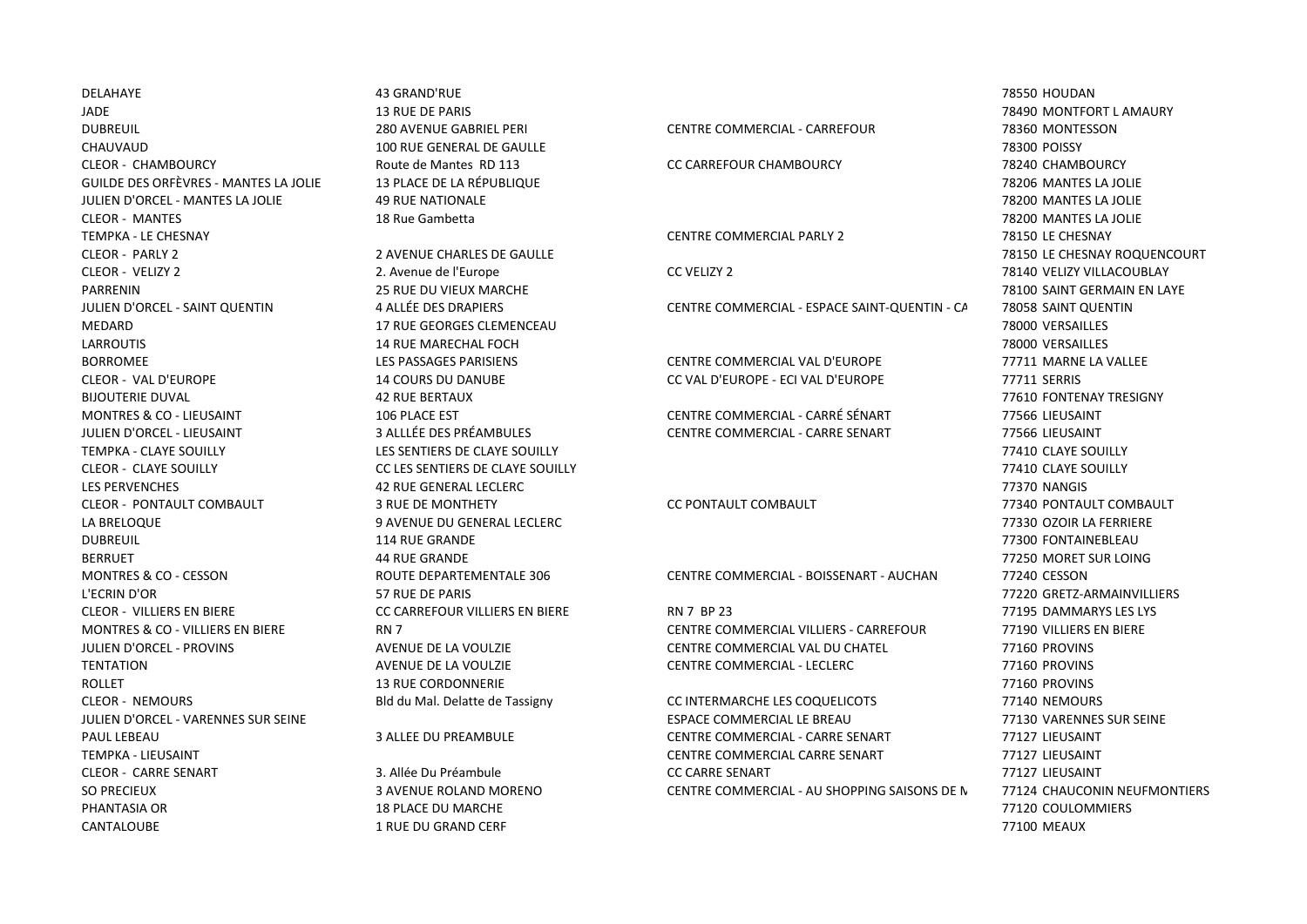| <b>CLEOR - TORCY</b>                    | 2 RUE DU GENERAL DE GAULLE        | <b>CC CARREFOUR TORCY BAY</b>               | 77090 COLLEGIEN               |
|-----------------------------------------|-----------------------------------|---------------------------------------------|-------------------------------|
| JULIEN D'ORCEL - MELUN                  | 2 RUE RENÉ POUTEAU                |                                             | 77000 MELUN                   |
| <b>CLEOR - LE HAVRE</b>                 | CC AUCHAN LE HAVRE GRAND CAP      | ZAC DU MONT GAILLARD                        | 76620 LE HAVRE                |
| <b>VAL DE NACRE</b>                     | 9 PLACE DE LA CHAPELLE            |                                             | 76460 SAINT VALERY EN CAUX    |
| <b>CLEOR - BARENTIN (ROUEN)</b>         | CC MESNIL ROUX                    |                                             | 76360 BARENTIN                |
| <b>CLEOR - MONTIVILLIERS</b>            | C.C. LA LEZARDE                   |                                             | 76290 MONTIVILLIERS           |
| <b>CLEOR - GRUCHET LE VALASSE</b>       | Rue de l'Abbaye                   | C.C. CARREFOUR                              | 76210 GRUCHET LE VALASSE      |
| <b>SCHNELLBACH</b>                      | 2 GRAND'RUE                       |                                             | 76200 DIEPPE                  |
| SCHNELLBACH                             | <b>RUE DES ACADIENS</b>           | CENTRE COMMERCIAL - BELVEDERE - AUCHAN      | 76200 DIEPPE                  |
| L'OR DU TEMPS                           | <b>3 RUE DES VICTOIRES</b>        |                                             | 76190 YVETOT                  |
| L'OR DU TEMPS                           | <b>9 RUE GAMBETTA</b>             |                                             | 76170 LILLEBONNE              |
| JULIEN D'ORCEL - LE GRAND QUEVILLY      | RUE GAY LUSSAC                    | CENTRE COMMERCIAL SUD 3 - HYPER U           | 76120 LE GRAND QUEVILLY       |
| <b>TIFFANY CREATION</b>                 | 54 RUE DU GROS HORLOGE            |                                             | 76000 ROUEN                   |
| <b>JALADIS MAILLARD</b>                 | 136 RUE DU GROS HORLOGE           |                                             | 76000 ROUEN                   |
| <b>CLEOR - ROUEN ST-SEVER</b>           | Avenue de Bretagne                | <b>CC ST SEVER</b>                          | 76000 ROUEN                   |
| WWW.BIJOURAMA.COM                       | <b>49 AVENUE KLÉBER</b>           |                                             | 75116 PARIS                   |
| <b>TEMPKA - PARIS</b>                   | 101 PORTE BERGER                  |                                             | 75045 PARIS                   |
| JULIEN D'ORCEL - WEB                    | <b>42 RUE D'ENGHIEN</b>           |                                             | 75010 PARIS                   |
| <b>TEMPKA - PARIS</b>                   | 1 COUR DE ROME                    | CELLULE M85C / NIVEAU METRO                 | 75008 PARIS                   |
| <b>TOP TIME</b>                         | <b>36 RUE DE RIVOLI</b>           |                                             | 75004 PARIS                   |
| <b>MATY - PARIS OPÉRA</b>               | 4 PLACE DE L'OPÉRA                |                                             | 75002 PARIS                   |
| WWW.OCARAT.COM                          | <b>3 RUE PERRAULT</b>             |                                             | 75001 PARIS                   |
| <b>CLEOR - PARIS FORUM DES HALLES 2</b> | Forum des Halles Rue des Pilliers | Niveau 3 B.P. 147                           | 75001 PARIS                   |
| UN AMOUR DE BIJOU                       | 34 AVENUE DE LA RÉPUBLIQUE        |                                             | 74960 CRAN GEVRIER            |
| CHATELARD                               | <b>202 PLACE CHARLES ALBERT</b>   |                                             | 74700 SALLANCHES              |
| <b>CLEOR - SALLANCHES</b>               | 1751. Av. de Genève               | <b>CC CARREFOUR</b>                         | 74700 SALLANCHES              |
| <b>BRIANT</b>                           | 20 AVENUE DE PÉRIAZ               | CENTRE COMMERCIAL VAL SEMNOZ - GEANT CASINC | 74600 SEYNOD                  |
| CLEOR - SEYNOD (ANNECY)                 | CC GEANT CASINO                   |                                             | 74600 SEYNOD                  |
| CLEOR - EVIAN (AMPHION)                 | Route Départementale D1005        | <b>CC CORA</b>                              | 74500 AMPHION LES BAINS       |
| CLEOR - LE GRAND EPAGNY (ANNECY)        | 1 LE GRAND EPAGNY                 |                                             | 74330 EPAGNY                  |
| <b>BRIANT - MARGENCEL</b>               | <b>ROUTE DE GENEVE</b>            | CENTRE COMMERCIAL - CARREFOUR               | 74200 MARGENCEL               |
| <b>BRIANT</b>                           | <b>500 ROUTE ENVIGNES</b>         | CENTRE COMMERCIAL VITAM                     | 74160 NEYDENS                 |
| <b>MONTRES &amp; CO - RUMILLY</b>       | <b>BOULEVARD DE L'EUROPE</b>      | CENTRE COMMERCIAL - HYPER U                 | 74150 RUMILLY                 |
| <b>BRIANT</b>                           |                                   | CENTRE COMMERCIAL SHOPPING                  | 74100 ETREMBIERE              |
| <b>CLEOR - ANNEMASSE</b>                | 14 Rue de la Résistance           | <b>CC GEANT CASINO</b>                      | 74100 ANNEMASSE               |
| <b>CLEOR - ANNECY COURIER</b>           | 65. Rue Carnot                    | <b>CC COURRIER</b>                          | 74000 ANNECY                  |
| JULIEN D'ORCEL - MOUTIERS TARENTAISE    | RUE DE BOULEAUX - ZI LES SALINES  | GALERIE COMMECIALE CARREFOUR                | 73600 MOUTIERS TARENTAISE     |
| CRE-OR                                  | 99 RUE SAINT-ANTOINE              |                                             | 73300 SAINT JEAN DE MAURIENNE |
| LA GRANDE BIJOUTERIE                    | 336 AVENUE DE CHAMBERY            |                                             | 73230 SAINT ALBAN LEYSSE      |
| <b>VIBERT</b>                           | 38 RUE DE LA RÉPUBLIQUE           |                                             | 73200 ALBERTVILLE             |
| <b>JULIEN D'ORCEL - ALBERTVILLE</b>     | 1300 CHEMIN DE LA CASSINE         | CENTRE COMMERCIAL - GÉANT CASINO            | 73200 ALBERTVILLE             |
| <b>BRIANT - CHAMBERY</b>                | <b>1097 AVENUE LANDIERS</b>       | CENTRE COMMERCIAL CHAMNORD - LECLERC        | 73000 CHAMBERY                |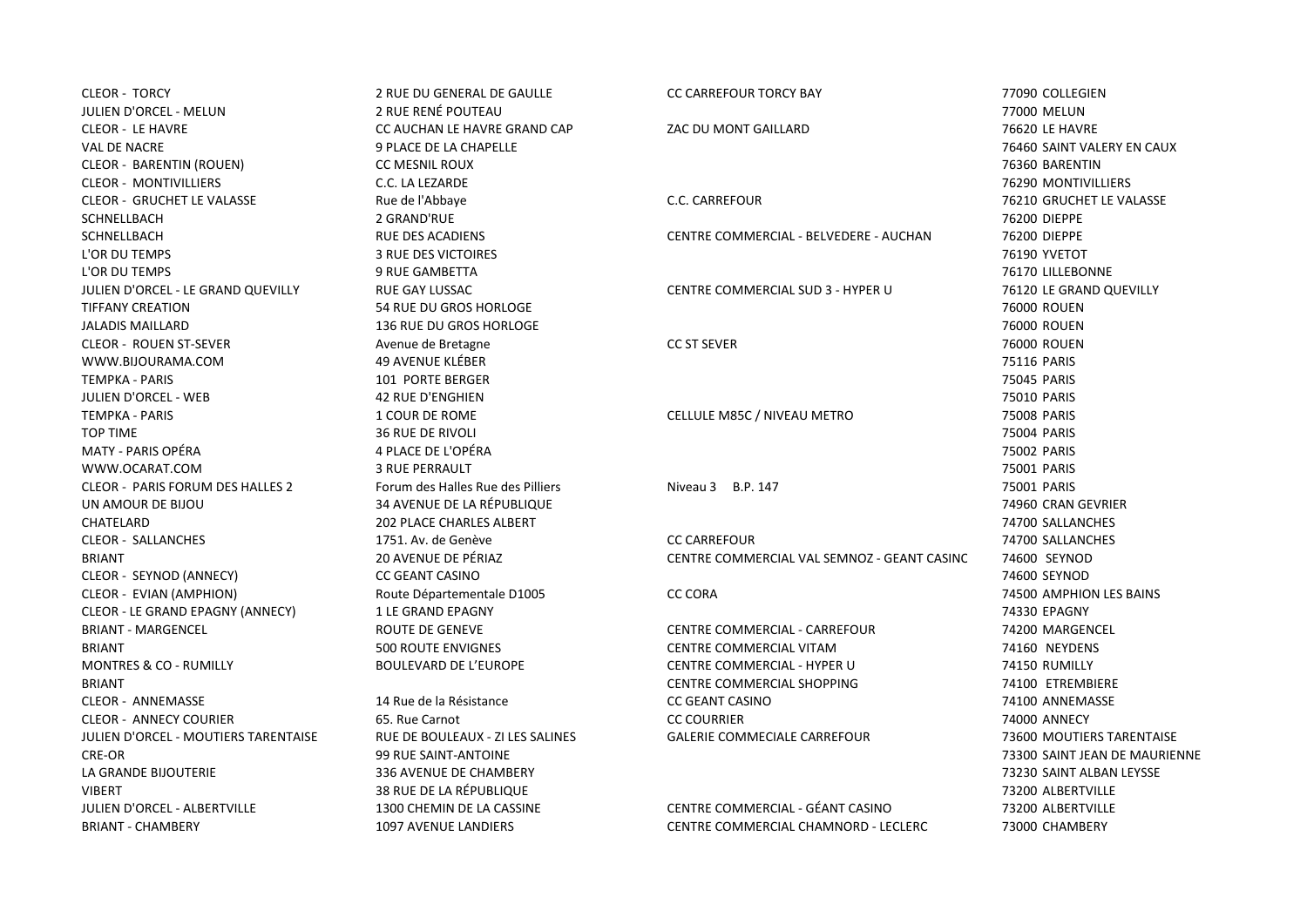JADE'OR 1 RUE DE MAISTRE 73000 CHAMBERY FOUCHER ZAC DU MOULIN AUX MOINES CENTRE COMMERCIAL - AUCHAN 72650 LA CHAPELLE ST AUBIN DE SOUSA CHEVALIER 5 RUE ROBERT GARNIER 72400 LA FERTE BERNARD TENDANCE DE SOUSA LIEU DIT LA VOIE - D1 CENTRE COMMERCIAL - LECLERC 72400 CHERRÉ FOUCHER 20/22 GRANDE RUE 72200 LA FLECHE CLEOR - LE MANS C.C. CENTRE SUD 72100 LE MANS MANCELLE BIJOUTERIE 2 PLACE ST NICOLAS 72000 LE MANS MERCIER LEBARON 9 RUE DES MINIMES 72000 LE MANS RENAUD 42 GRANDE RUE 71500 LOUHANS GUILDE DES ORFÈVRES - AUTUN 41 RUE AUX CORDIERS 71400 AUTUN LE TEMPS DES MONTRES 36 GRANDE RUE 71322 CHALON SUR SAONE CLAUDE **13 RUE CARNOT** 13 RUE CARNOT CARAT D'OR RUE DES POILUS D'ORIENT CENTRE COMMERCIAL - LA THALIE 71100 CHALON SUR SAONE CARAT D'OR RUE DES POILUS D'ORIENT 71100 CHALON SUR SAONE MATY - CHALON S/ SAÔNE 25 GRANDE RUE 35 GRANDE RUE 2007 - 21100 CHALON SUR SAONE CLEOR - CHALON SUR SAONE Rue Thomas Dumorey C.C. CARREFOUR 71100 CHALON SUR SAONE SO TIME 188 RUE DOMBEY 71000 MACON BRIANT CENTRE COMMERCIAL - AUCHAN 71000 MACON BRIANT CENTRE COMMERCIAL - AUCHAN 69800 SAINT PRIESAINT LA PERLE CENTRE COMMERCIAL - CARREFOUR 68110 ILLZACH

CLEOR - DARDILLY 1 AVENUE DE LA PORTE DE LYON CC DARDILLY PORTE DE LYON 69570 DARDILLY JULIEN D'ORCEL - VILLEFRANCHE SUR SAÔNE ZAC DU GARET CENTRE COMMERCIAL - CASINO 69400 VILLEFRANCHE SUR SAÔNE GAREL 2 AVENUE CHARLES DE GAULE CENTRE COMMERCIAL ST GENIS 2 69230 SAINT GENIS LAVAL GRANJARD 9 RUE GABRIEL PERI 69210 L'ARBRESLE CLEOR - VENISSIEUX 136. Bld Irène Joliot Curie CC CARREFOUR VENISSIEUX 69200 VENISSIEUX MONTRES & CO - VAULX EN VELIN 236 RUE FRANKLIN ROOSEVELT CENTRE COMMERCIAL - CARREFOUR 69120 VAULX EN VELIN MATY - LYON PART-DIEU 17 RUE DU DR BOUCHUT CENTRE COMMERCIAL - LA PART DIEU 69003 LYON CLEOR - LYON LA PART DIEU 17. Rue Docteur Bouchut CC LA PART DIEU 69003 LYON MONTRES & CO - LYON 68 PASSAGE DE L'ARGUE 69002 LYON CLEOR - LYON CONFLUENCE 112 COURS CHARLEMAGNE CC CONFLUENCE 69002 LYON DOTTER 89 RUE DE LA RÉPUBLIQUE 68500 GUEBWILLER MONTRES & CO - SAINT LOUIS 1 RUE DE SEVILLE CENTRE COMMERCIAL - LECLERC 68300 SAINT LOUIS JULIEN D'ORCEL - MUNSTER 34 RUE DE LA RÉPUBLIQUE 68140 MUNSTER TROUVAILLES D'OR 22 RUE CHARLES DE GAULLE 68130 ALTKIRCH CLEOR - COLMAR ZONE COMMERCIALE DU BUHLFELD HOUSSEN 68125 HOUSSEN COLMAR BIJOUX BOUTIQUE CHARGE RUE HERZOG CENTRE COMMERCIAL - LECLERC 68124 LOGELBACH

FINET ROUTE NATIONALE 6 CENTRE COMMERCIAL - CARREFOUR LES BOUCHARDES 71680 CRECHES SUR SAONE HIKALI ZA DU CHAMP BOSSU CENTRE COMMERCIAL - LECLERC 71600 PARAY LE MONIAL

LA PERLE 130 RUE DE SOULTZ CENTRE COMMERCIAL - CORA 68270 WITTENHEIM MONTRES & CO - WITTENHEIM 130 RUE DE SOULTZ CENTRE COMMERCIAL - CORA 68270 WITTENHEIM JULIEN D'ORCEL - WITTENHEIM 130 RUE DE SOULTZ CENTRE COMMERCIAL - CORA 68270 WITTENHEIM LA PERLE 258 RUE DE BELFORT CENTRE COMMERCIAL - DORNACH - CORA 68200 MULHOUSE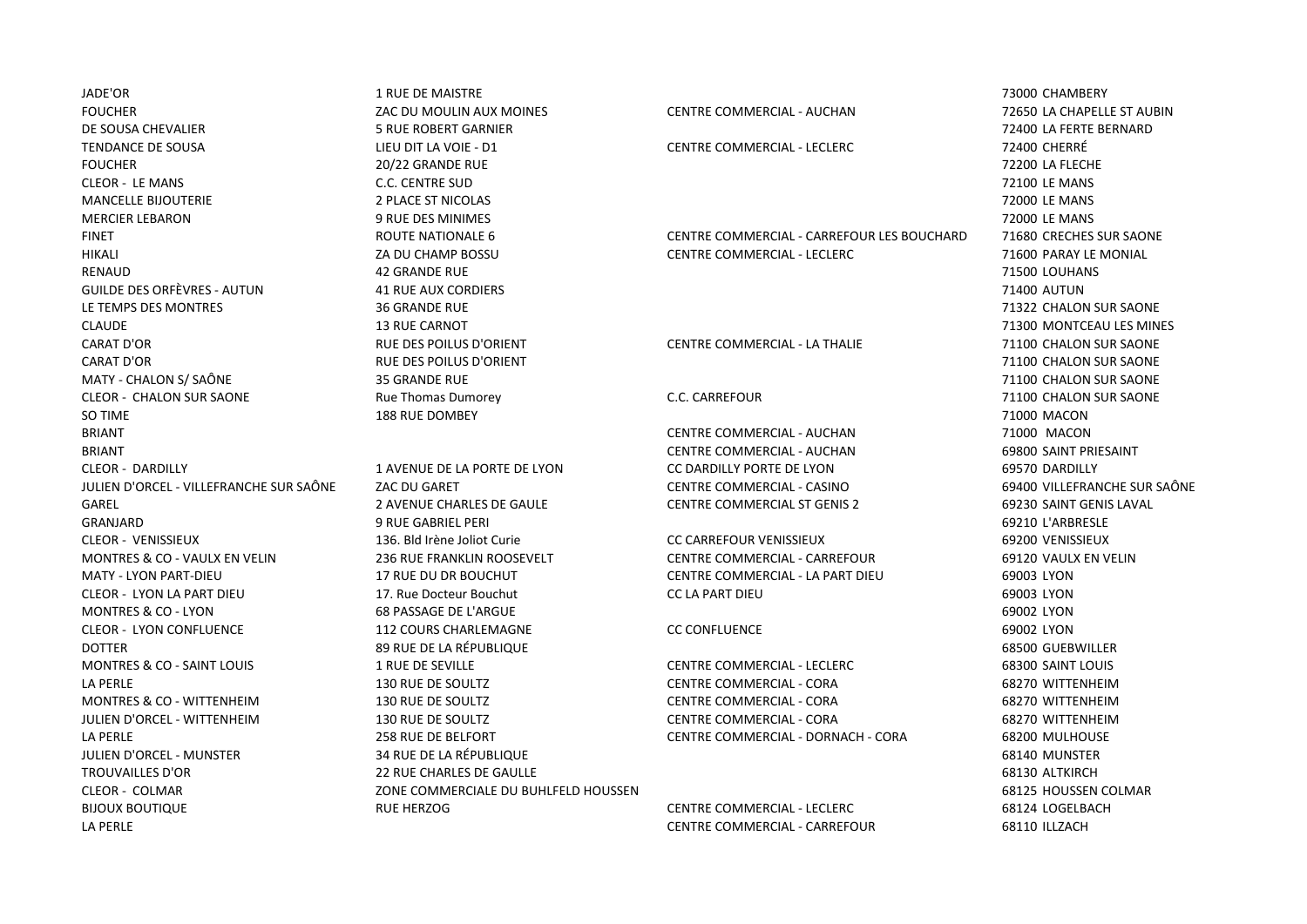MONTRES & CO - ILLZACH RUE DE BERNE CENTRE COMMERCIAL - CARREFOUR 68110 ILLZACH LA PERLE 13 RUE DES MARÉCHAUX 68100 MULHOUSE JULIEN D'ORCEL - MULHOUSE 20 RUE DU WERKHOF CENTRE COMMERCIAL - LA COUR DES MARÉCHAUX 68100 MULHOUSE BUHLER 45 RUE DES CLEFS 68000 COLMAR MATY - COLMAR 42 RUE DES CLEFS 68000 COLMAR JULIEN D'ORCEL - COLMAR CENTRE COMMERCIAL - CORA 68000 COLMAR MONTRES & CO - COLMAR 4 PLACE DE L'ECOLE 68000 COLMAR BINNERT 36 RUE DE LYON 67640 FEGERSHEIM JULIEN D'ORCEL - SCHWEIGHOUSE SUR MODER CENTRE COMMERCIAL - AUCHAN 67590 SCHWEIGHOUSE SUR MODER JULIEN D'ORCEL - HAGUENAU ROUTE DU RHIN CENTRE COMMERCIAL - CORA 67500 HAGUENAU MONTRES & CO - HAGUENAU 57 GRAND'RUE 67500 HAGUENAU JULIEN D'ORCEL - MUNDOLSHEIM CENTRE COMMERCIAL - CORA STRASBOURG MUNDC 67450 MUNDOLSHEIM MOSSER 35 RUE DU GENERAL GOURAUD 67210 OBERNAI JULIEN D'ORCEL - STRASBOURG CENTRE COMMERCIAL - HAUTEPIERRE 67200 STRASBOURG FRANC'OR 1 RUE MERCURE CENTRE COMMERCIAL - CORA 67122 MOLSHEIM CLEOR - GEISPOLSHEIM (STRASBOURG) 4. Rue Fort CC LECLERC 67118 GEISPOLSHEIM DENU 13 RUE GENERAL DE GAULLE 67110 REICHSHOFFEN LES TOURMALINES 24 PLACE DES HALLES CENTRE COMMERCIAL LES HALLES 67000 STRASBOURG LA PLACE DES MONTRES 24 PLACE DES HALLES 67000 STRASBOURG MATY - STRASBOURG 29 RUE DE LA HAUTE MONTÉE 67000 STRASBOURG JULIEN D'ORCEL - STRASBOURG 3 RUE DU DÔME 67000 STRASBOURG BLANC BOULEVARD LAX 66760 BOURG MADAME BLANC 24 AVENUE DES FLAMANTS ROSES CENTRE COMMERCIAL - ESPACE ATHLANTIS 66700 ARGELES SUR MER ARMAND D'ORLEAC ROUTE DE BARCARES CENTRE COMMERCIAL - CARREFOUR 66530 CLAIRA PAGES 67 AVENUE PASTEUR 66130 ILLE SUR TET MONTRES & CO - PERPIGNAN 9RUE DE LA LOGE AND SERVICE OF LA LOGE AND SERVICE OF LA LOGE AND SERVIGNAN AND SERVIGNAN J'DO PERPIGNAN 2130 AVENUE DU LANGUEDOC CENTRE COMMERCIAL POLYGONE 66000 PERPIGNAN AELYS ROUTE DE PAU CENTRE COMMERCIAL MERIDIEN - LECLERC 65420 IBOS LATREILLE **1990 CONTROLLET SUBSEX SUBSEX SUBSEX SUBSEX SUBSEX SUBSEX SUBSEX SUBSEX SUBSEX SUBSEX SUBSEX SUBSEX SUBSEX SUBSEX SUBSEX SUBSEX SUBSEX SUBSEX SUBSEX SUBSEX SUBSEX SUBSEX SUBSEX SUBSEX SUBSEX SUBSEX SUBSEX SUBSEX** JULIEN D'ORCEL - ANGLET CENTRE COMMERCIAL - BAB2 64600 ANGLET URRESKOA 2-4 AVENUE DU PORTOU CENTRE COMMERCIAL - AMETZONDO 64600 ANGLET CLEOR - ANGLET 2. Av. Jean Léon Laporte CC CARREFOUR BAB 2 CELLULE E129 64600 ANGLET DESPERBEN 1 PLACE AMÉDÉE GABE 64400 OLORON STE MARIE AELYS BOULEVARD DE L EUROPE CENTRE COMMERCIAL - CARREFOUR 64230 LESCAR BRILLAXIS 9 RUE PORT NEUF 64100 BAYONNE AELYS - PAU 19-21 AVENUE DU MARECHAL IOFFRE ANNO 19-21 AVENUE DU MARECHAL IOFFRE ANNO 19-21 AVENUE DU MARECHAL IOFFRE

CLEOR - GLOBE (MULHOUSE) 27 - 31 Rue du Sauvage LE GLOBE 68100 MULHOUSE

CLEOR - MUNDOLSHEIM CC CORA MUNDO RN 63 67450 MUNDOLSHEIM CONTRASTE 4 RUE DE SAVERNE CENTRE COMMERCIAL - LECLERC 67440 MARMOUTIER

AELYS - PAU EST 1 AVENUE DU GENERAL LECLERC CENTRE COMMERCIAL - AUCHAN 64000 PAU MONTRES & CO - PAU AVENUE LOUIS SALLENAVE CENTRE COMMERCIAL TEMPO 64000 PAU JULIEN D'ORCEL - LE CENDRE RUE DU MARCHÉ CENTRE COMMERCIAL - LE FORUM - INTERMARCHE 63670 LE CENDRE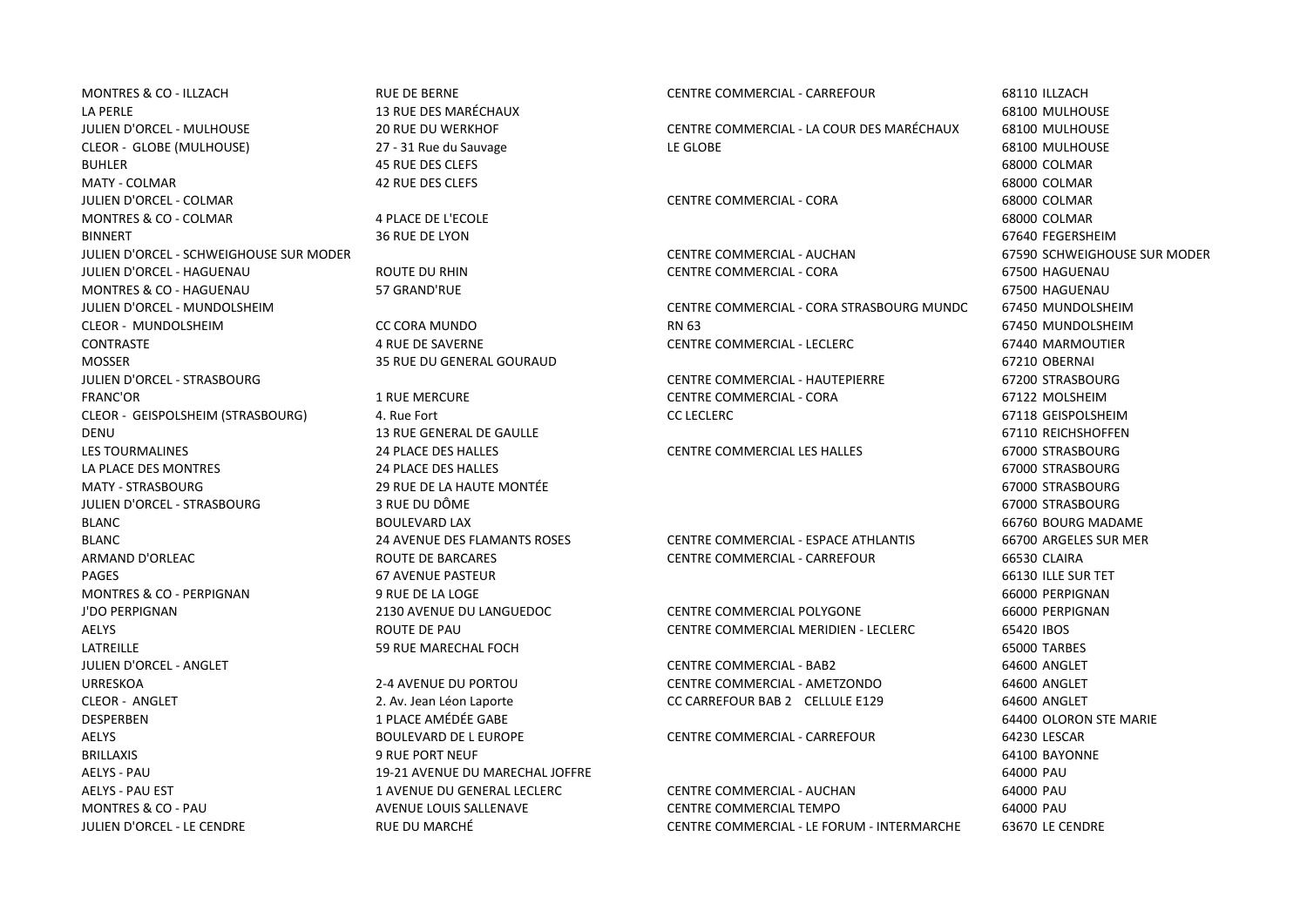GEMME L OR GEMENT BIGOT AND RUE JEAN BIGOT CENTRE COMMERCIAL - CARREFOUR GEMENT AND GOSSOIRE ORELIA 26 AVENUE DE L'EUROPE CENTRE COMMERCIAL - CORA 63370 LEMPDES JULIEN D'ORCEL - LEMPDES RN 89 CENTRE COMMERCIAL - CORA 63370 LEMPDES BIJ'OR AVENUE DU CLERMONT CENTRE COMMERCIAL RIOM SUD 63200 RIOM MENETROL NATHEOR 2 RUE DE L'HORLOGE 63200 RIOM ORELIA AVENUE DU ROUSSILLON CENTRE COMMERCIAL - AUCHAN SUD 63170 AUBIERE MATY - CLERMONT-FERRAND 31 AV DES ETATS-UNIS 63000 CLERMONT FERRAND CLEOR - VENDIN (LENS) C.C. CORA LENS 2 62880 VENDIN LE VIEIL BRIANT CENTRE COMMERCIAL - CARREFOUR 62800 LIEVIN CORBEILLE D'OR - LIEVIN RUE MARIE LIETARD CENTRE COMMERCIAL - CARREFOUR 62800 LIEVIN CLEOR - COURRIERES R.N. 310 C.C. CORA 62710 COURRIERES CLEOR - BRUAY LA BUISSIERE 1115, Avenue de la Libération 62700 BRUAY LA BUISSIERE JALADIS MAILLARD 22 BIS RUE CARNOT 62600 BERCK SUR MER CLEOR - BERCK 940 avenue de Verdun C.C. CARREFOUR 62600 BERCK SUR MER WWW.MONTRESANDCO.COM 16 RUE WISSOCO 62500 SAINT OMER EDORA - BETHUNE 13 RUE DES TREILLES 62400 BETHUNE JULIEN D'ORCEL - NOEUX LES MINES RUE LEON BLUM CENTRE COMMERCIAL - LECLERC 62290 NOEUX LES MINES EDORA - BOULOGNE ROUTE NATIONALE 42 CENTRE COMMERCIAL - AUCHAN 62280 BOULOGNE STOVEN AVENUE DES FRAIS FONDS CENTRE COMMERCIAL - AUCHAN 62219 LONGUENESSE CLEOR - LONGUENESSE (ST OMER) Les Rives de l'AA C.C. AUCHAN 62219 LONGUENESSE BERROD BERROD AVENUE DE L'EUROPE CENTRE COMMERCIAL - CARREFOUR 62210 AIRE SUR LA LYS CLEOR - DAINVILLE Avenue Mermoz C.C. LECLERC 62200 DAINVILLE CLEOR - AUCHY Route Nationale C.C. CARREFOUR 62138 AUCHY LES MINES CLEOR - AIRE SUR LA LYS 12, Avenue de l'Europe C.C. CARREFOUR 62120 AIRE SUR LA LYS STOVEN **AVENUE ROGER SALENGRO CENTRE COMMERCIAL - AUCHAN** 62100 CALAIS STOVEN 225 AVENUE WINSTON CHURCHILL CENTRE COMMERCIAL - AUCHAN 62000 ARRAS MONTRES & CO - ARRAS 62000 ARRAS 22 RUE DE LA HOUSSE 62000 ARRAS 62000 ARRAS 62000 ARRAS JULIEN D'ORCEL - ARRAS 22 RUE WACQUEZ GLASSON 62000 ARRAS CLEOR - ARRAS 6. Rue Claude Bernard CC AUCHAN ARRAS 62000 ARRAS COUASNON 2 RUE SAINTE CROIX 61400 MORTAGNE AU PERCHE BIJOUTERIE FOUCHER GERSOOP EERS ANDER THE BIJOUTERIE FOUCHER AND THE STATE OF THE STATE OF THE STATE OF THE STATE OF THE STATE OF THE STATE OF THE STATE OF THE STATE OF THE STATE OF THE STATE OF THE STATE OF THE STATE OF T ROMAGNE 12 RUE DU BEC HAM 61300 L'AIGLE JULIEN D'ORCEL - L'AIGLE 32 RUE BEC'HAM 61300 L'AIGLE

BIJOUTERIE LA GERBE D'OR 52 GRANDE RUE 61000 ALENÇON

JULIEN D'ORCEL - CLERMONT FERRAND CENTRE COMMERCIAL NORD CROIX NEYRAT 63100 CLERMONT FERRAND MC MONTRES 18 RUE D'ALLAGNAT CENTRE JAUDE 63000 CLERMONT FERRAND HELIOR 18 RUE D'ALLAGNAT CENTRE COMMERCIAL - JAUDE 63000 CLERMONT FERRAND

MONTRES & CO - NOYELLES GODAULT 43 AVENUE DE LA REPUBLIQUE CENTRE COMMERCIAL - AUCHAN 62950 NOYELLES GODAULT JULIEN D'ORCEL - NOYELLES GODAULT ROUTE NATIONALE CENTRE COMMERCIAL NOYELLES GODAULT - AUCHAN 62950 NOYELLES GODAULT LUXURY 43 ROUTE NATIONALE CENTRE COMMERCIAL NOYELLES GODAULT - AUCHAN 62950 NOYELLES GODAULT JULIEN D'ORCEL - VENDIN LE VIEIL ROUTE DE LA BASSÉE RN 47 CENTRE COMMERCIAL - LENS 2 62880 VENDIN LE VIEIL

EDORA - BETHUNE 483 RUE BENJAMIN MOLOISE CENTRE COMMERCIAL - AUCHAN LA ROTONDE 62400 BETHUNE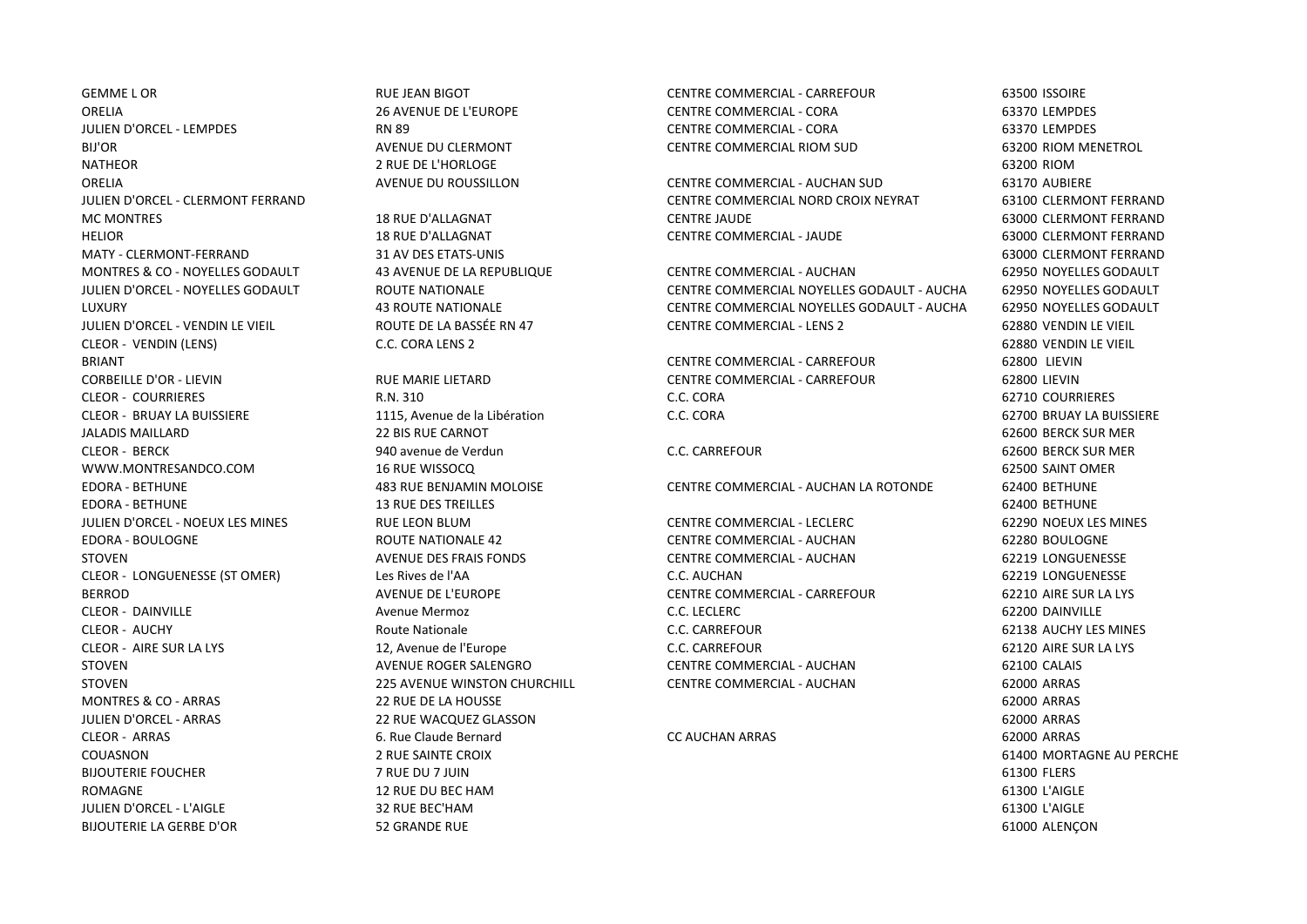BIJOUTERIE GUIGUIN 60600 CLERMONT 51 RUE DE LA REPUBLIQUE EN ENTRE DE LA REPUBLIQUE EN ENCORE DE LA REPUBLIQUE CLEOR - NOYON ZAC DU MONT RENAUD HYPER AUCHAN 60402 NOYON L'ANGE D'OR 8 PLACE CORDOUEN 60400 NOYON JULIEN D'ORCEL - LE PLESSIS BELLEVILLE CENTRE COMMERCIAL LECLERC LES PORTES DU VALOIS 60330 LE PLESSIS BELLEVILLE GUILDE DES ORFÈVRES - VENETTE 6 AVENUE DE L'EUROPE CENTRE COMMERCIAL - CARREFOUR 60280 VENETTE CLEOR - COMPIEGNE (VENETTE) Avenue de l'Europe CC CARREFOUR 60280 VENETTE GUILDE DES ORFÈVRES - COMPIEGNE 35 RUE SOLFÉRINO 60200 COMPIEGNE JULIEN D'ORCEL - COMPIEGNE 16 RUE DES PÂTISSIERS 60200 COMPIEGNE NOELIE - NOGENT SUR OISE Avenue de l'Europe AUCHAN NOGENT/OISE AUCHAN NOGENT AUCHAN NOGENT SUR OISE AUCHAN AUCHAN AUCHAN AUCHAN AUCHAN AUCHAN AUCHAN AUCHAN AUCHAN AUCHAN AUCHAN AUCHAN AUCHAN AUCHAN AUCHAN AUCHAN AUCHAN AUC FRIMAT 22 BIS RUE CARNOT 60000 BEAUVAIS FRIMAT 16-18 RUE LA TAILLERIE 60000 BEAUVAIS CLEOR - BEAUVAIS (LA PAUME) Place du Jeu de Paume CC DE LA PAUME 60000 BEAUVAIS CLEOR - BEAUVAIS 1 avenue Descartes CC AUCHAN 60000 BEAUVAIS TEMPKA - EURALILLE CENTRE COMMERCIAL EURALILLE 59777 EURALILLE CLEOR - EURALILLE 100 RUE C.C. EURALILLE CC WESTFIELD EURALILLE 59777 LILLE EDORA - LOUVROIL RUE DE L'ESPÉRANCE CENTRE COMMERCIAL - AUCHAN 59720 LOUVROIL CLEOR - VILLEUNEUVE D'ASCQ BOULEVARD DE VALMY CC VILLENEUVE 2 59650 VILLENEUVE D'ASQ DARRAS CHARDON BOULEVARD DU 8 MAI 1945 CENTRE COMMERCIAL - LECLERC 59540 CAUDRY DARRAS CHARDON 8 PLACE GENERAL DE GAULLE 59540 CAUDRY ACTU'OR ROUTE NATIONALE 45 CENTRE COMMERCIAL - AUCHAN 59494 PETITE FORET CHRISTIAN MICHE 2 AVENUE GEORGES NUTTIN CENTRE COMMERCIAL - CORA 59400 CAMBRAI JULIEN D'ORCEL - CAMBRAI AVENUE GEOGES NUTTIN CENTRE COMMERCIAL - CORA 59400 CAMBRAI CHRISTIAN MICHE 9 PLACE ARISTIDE BRIAND 59400 CAMBRAI CLEOR - ENGLOS (LILLE) RN 352 BP 89 CC AUCHAN LES GEANTS 59320 ENGLOS EDORA - ENGLOS 352 ROUTE NATIONALE CENTRE COMMERCIAL - AUCHAN 59320 ENGLOS HOURDEAUX BOUTIQUE 20 RUE DE FAMARS 59300 VALENCIENNES ACTU'OR 4 AVENUE HENRI MATISSE CENTRE COMMERCIAL - CARREFOUR 59300 AULNOY LES VALENCIENNES MATY - VALENCIENNES 2/4 PLACE D'ARMES 59300 VALENCIENNES CLEOR - VALENCIENNE 12 RUE DES HALLES CC PLACE D'ARMES 59300 VALENCIENNES DONJON - WASQUEHAL CHARRETOUR ZAC DU GRAND COTTIGNIES CENTRE COMMERCIAL - CARREFOUR 59290 WASQUEHAL CLEOR - WASQUEHAL Avenue de Grand Cottignies C.C. CARREFOUR 59290 WASQUEHAL GUILDE DES ORFEVRES - ARMENTIERES 16 RUE DE DUNKERQUE 59280 ARMENTIÈRES JULIEN D'ORCEL - ARMENTIERES 50 PLACE DU GÉNÉRAL DE GAULLE 59280 ARMENTIERES JULIEN D'ORCEL - SAINT AMAND LES EAUX ZAD MONT DES BRUYERES CENTRE COMMERCIAL ROCADE NORD - LECLERC 59230 SAINT AMAND LES EAUX CARLIER 35 BIS RUE PASTEUR 59210 COUDEKERQUE BRANCHE CLEOR - COUDEKERQUE 2, Rue Jacquard C.C. CORA 59210 COUDEKERQUE BRANCHE CHRISTIAN MICHE 2 RUE JEAN JAURÈS GALERIE MARCHANDE AUCHAN 59161 ESCAUDOEUVRES CLEOR - ESCAUDOEUVRES (Cambrai) 2 Rue Jean Jaurès C.C. AUCHAN 59161 ESCAUDOEUVRES JULIEN D'ORCEL - LOMME 130 RUE DU GRAND BUT CENTRE COMMERCIAL - DU GRAND BUT 59160 LOMME MONTRES & CO - DUNKERQUE 17 PLACE JEAN BART 59140 DUNKERQUE CLEOR - FLERS (DOUAI) R.N. 43 C.C. CARREFOUR 59128 FLERS EN ESCREBIEUX

EDORA - RONCQ BOULEVARD D'HALLUIN CENTRE COMMERCIAL - AUCHAN 59223 RONCQ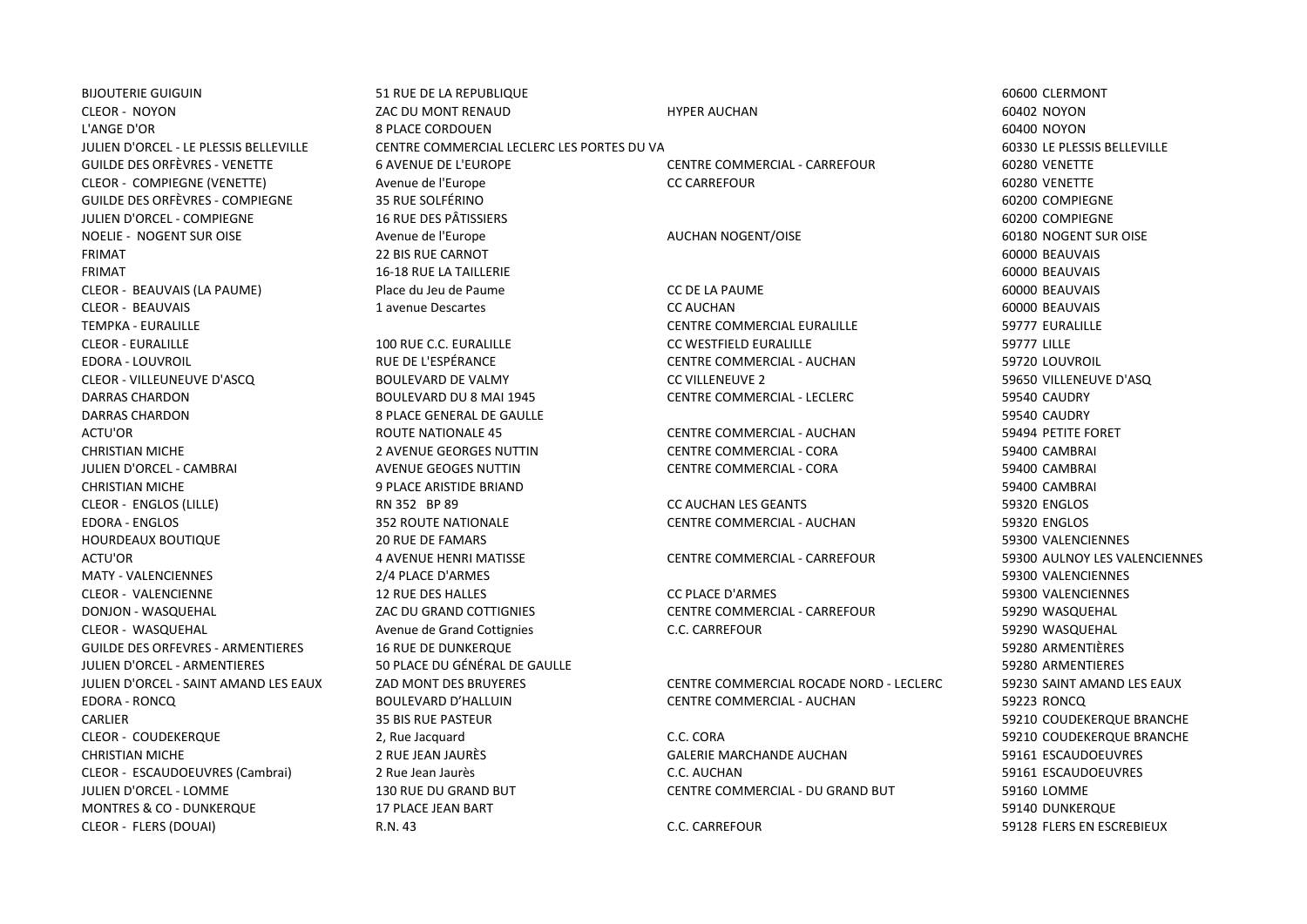SENCE LINSELLES SENSE EN LA REPUBLIQUE DE LA REPUBLIQUE SENSE EN LA SENSE EN L'ORDEN SENSE EN L'ORDEN SENSELLES MILLE & LINE 17 GRANDE RUE 17 GRANDE RUE 2006 CORBIGNY PIL VITE CENTRE COMMERCIAL - CARREFOUR 58180 MARZY CLEOR - MARZY Route de Nevers C.C. CARREFOUR 58180 MARZY JULIEN D'ORCEL - NEVERS RUE BERNARD PALISSY CENTRE COMMERCIAL - INTERMARCHÉ 58000 NEVERS BIJOUTERIE MALHERBE NEVERS EN ERRES AND SA RUE FRANCOIS MITTERRAND SANCHERS AND SANCHERS AND SANCHERS SANCHERS JULIEN D'ORCEL - LONGEVILLE LES SAINT AVOLD 4 ROUTE NATIONALE GALERIE MARCHANDE - CORA 57740 LONGEVILLE LES SAINT AVOLD CLEOR - SAINT AVOLD ZAC DU HECKENWALD CC CORA 57740 LONGEVILLE ST AVOLD JULIEN D'ORCEL - FORBACH RUE DE L'EUROPE CENTRE COMMERCIAL - CORA 57600 FORBACH CONTRASTE 61 AVENUE SAINT JEAN CENTRE COMMERCIAL - B'EST 57450 FAREBERSWILLER CLEOR - FAREBERSVILLER CENTRE COMMERCIAL B EST RD 910 57450 FAREBERSWILLER WAGNER 6 RUE DE L'HOPITAL 57430 SARRALBE MARCHAL 39 GRAND'RUE 57400 SARREBOURG LES D'AURIOLS 36 RUE DES GLACIS CENTRE COMMERCIAL - LECLERC 57370 PHALSBOURG BIJOUTERIE STEPEC SOURCHE SANNES AND THE SAINT FRANÇOIS SOURCHES AND THE SAINT FRANCOIS STIRING-WENDEL STATE SAN SERVER STRING-WENDEL PIERSON 32 RUE DU GENERAL PASSAGA 57340 MORHANGE HOFF 12 RUE DE LA RÉPUBLIQUE 57320 BOUZONVILLE EDORA - FAMECK 17 AVENUE FRANÇOIS MITTÉRAND CENTRE COMMERCIAL - LECLERC 57290 FAMECK CRISTIME VOIE ROMAINE CENTRE COMMERCIAL - AUCHAN 57280 SEMECOURT EDORA - HAUCONCOURT ZONE DU BREUIL DE HORDAL CENTRE COMMERCIAL - LECLERC 57280 HAUCONCOURT FANTAZIA BY ORENZA 17 AVENUE GAMBETTA 57255 SAINTE MARIE AUX CHENES CONTRASTE 50 RUE DE BITCHE CENTRE COMMERCIAL - CORA 57200 SARREGUEMINES JULIEN D'ORCEL - MOULINS LES METZ CENTRE COMMERCIAL - CORA 57160 MOULINS LES METZ EDORA - CREUTZWALD RUE SAINT ETIENNE CENTRE COMMERCIAL - LECLERC 57150 CREUTZWALD CRISTIME 4 RUE DU MAILLET CENTRE COMMERCIAL - GERIC 57100 THIONVILLE JULIEN D'ORCEL - THIONVILLE RUE DU MAILLET CENTRE COMMERCIAL - GERIC - CARREFOUR 57100 THIONVILLE BIJOUX BOUTIQUE CENTRE COMMERCIAL - CORA 57070 BORNY MATY - METZ 7 RUE DES CLERCS 57000 METZ CLEOR - METZ Rue des Messageries CC MUSE 57000 METZ EDORA - METZ 2 RUE DES MESSAGERIES CENTRE COMMERCIAL MUSE 57000 METZ KEVIN D'ARMOR 6 RUE CHARLES DE GAULLE 56800 PLOERMEL DONJON - LANESTER 77 RUE AMBROISE CROIZAT CENTRE COMMERCIAL - GEANT CASINO 56600 LANESTER ANNE DE ROCA 39 RUE NATIONALE 56300 PONTIVY JOA 18 RUE NATIONALE 56300 PONTIVY L ECRIN D OR 2 BOULEVARD MENDÈS FRANCE ZAC KERYADO 56100 LORIENT OR ET PASSION RUE COLONEL MULLER CENTRE COMMERCIAL - CARREFOUR 56100 LORIENT DOUILLET **16 RUE DES FONTAINES** 16 RUE DES FONTAINES JULIEN D'ORCEL - LORIENT 20 RUE DE LIÈGE 56100 LORIENT JULIEN D'ORCEL - LORIENT RUE DU COLONEL MULLER CENTRE COMMERCIAL - K2 - CARREFOUR 56100 LORIENT MONTRES AV.COM 95 AVENUE DE LA MARNE CENTRE COMMERCIAL - CARREFOUR 56000 VANNES AOUR 42 RUE THÉOPHRASTE RENAUDOT ZC DE KERLANN 56000 VANNES OR MARINE 95 AVENUE DE LA MARNE CENTRE COMMERCIAL - CARREFOUR 56000 VANNES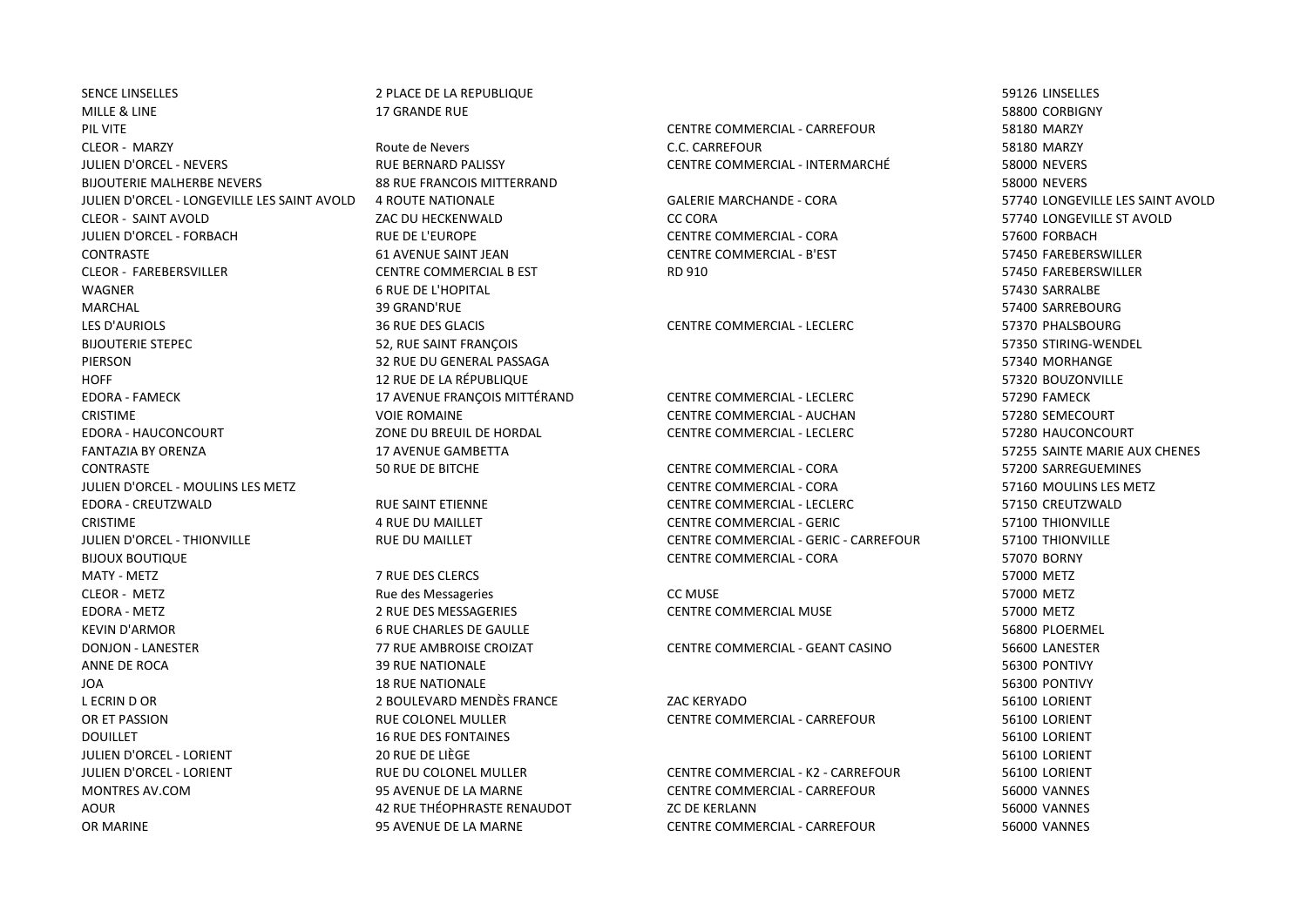| <b>JULIEN D'ORCEL - VANNES</b>       | <b>15 RUE ARISTIDE BOUCICAUT</b>                                             | <b>CENTRE COMMERCIAL - LECLERC</b>                                                     | <b>56000 VANNES</b>        |
|--------------------------------------|------------------------------------------------------------------------------|----------------------------------------------------------------------------------------|----------------------------|
| ANSERMIER                            | 42 BOULEVARD DE LA ROCHELLE                                                  |                                                                                        | 55000 BAR LE DUC           |
| <b>EDORA - LEXY</b>                  | <b>LES MARAGOLLES</b>                                                        | CENTRE COMMERCIAL - LECLERC                                                            | 54720 LEXY                 |
| CITE D'OR                            | 1015 CHEMIN DE LA CORDERIE                                                   | CENTRE COMMERCIAL - INTERMARCHÉ                                                        | 54700 PONT A MOUSSON       |
| EDORA - LAXOU                        | RUE DE LA SAPINIERE                                                          | CENTRE COMMERCIAL - LA SAPINIÈRE - AUCHAN                                              | 54520 LAXOU                |
| <b>EDORA - FROUARD</b>               | <b>RUE DU BOIS</b>                                                           | <b>CENTRE COMMERCIAL - LECLERC</b>                                                     | 54390 FROUARD              |
| <b>CADRAN MONTRES</b>                | <b>1 AVENUE DE L'EUROPE</b>                                                  | <b>CENTRE COMMERCIAL - AUCHAN</b>                                                      | 54350 MONT SAINT MARTIN    |
| <b>CLEOR - MONT SAINT MARTIN</b>     | Bld de l'Euroope                                                             | <b>CC AUCHAN POLE EUROPE</b>                                                           | 54350 MONT ST MARTIN       |
| <b>BIJOUTERIE SWARTZ</b>             | <b>22 RUE BANAUDON</b>                                                       |                                                                                        | 54300 LUNEVILLE            |
| <b>CONTRASTE</b>                     | CD 31                                                                        | CENTRE COMMERCIAL - CORA                                                               | 54300 MONCEL LES LUNEVILLE |
| <b>STAUFFER</b>                      | <b>11 BIS RUE CARNOT</b>                                                     |                                                                                        | 54300 LUNEVILLE            |
| PIERA                                | <b>57 ROUTE NATIONALE</b>                                                    | <b>CENTRE COMMERCIAL - CORA</b>                                                        | 54180 HOUDEMONT            |
| <b>CLEOR - HOUDEMONT NANCY</b>       | <b>57 ROUTE NATIONALE</b>                                                    | CC CORA NANCY HOUDEMONT                                                                | 54180 HOUDEMONT            |
| EDORA - HOUDEMONT                    | <b>57 ROUTE NATIONALE</b>                                                    | <b>CENTRE COMMERCIAL - CORA</b>                                                        | 54180 HOUDEMONT            |
| <b>BORAYALE</b>                      | <b>11 RUE DES PONTS</b>                                                      |                                                                                        | <b>54000 NANCY</b>         |
| <b>CLEOR - NANCY</b>                 | Rue des Ponts                                                                | <b>CC ST SEBASTIEN</b>                                                                 | <b>54000 NANCY</b>         |
| <b>EDORA - NANCY</b>                 | <b>RUE DES PONTS</b>                                                         | CENTRE COMMERCIAL ST SÉBASTIEN                                                         | <b>54000 NANCY</b>         |
| SO'OR - SAINT BERTHEVIN              | 62 BOULEVARD LOUIS ARMAND                                                    | CENTRE COMMERCIAL - LECLERC                                                            | 53940 SAINT BERTHEVIN      |
| <b>GOUPIL</b>                        | <b>18 PLACE DU PILORI</b>                                                    |                                                                                        | 53200 CHATEAU GONTIER      |
| SO GOUPIL                            |                                                                              | AVENUE GEORGES POMPIDOU - ZONE DE LA FOUG CENTRE COMMERCIAL - LA FOUGETTERIE - LECLERC | 53200 CHATEAU GONTIER      |
| <b>JAMOIS BIJOUTERIE</b>             | 9 PLACE CLÉMENCEAU                                                           |                                                                                        | 53100 MAYENNE              |
| <b>JAMOIS</b>                        | 550 BOULEVARD JEAN MONNET                                                    | CENTRE COMMERCIAL - HYPER U                                                            | 53100 MAYENNE              |
| <b>TOUCHARD</b>                      | 2 RUE DE LA PAIX                                                             |                                                                                        | 53000 LAVAL                |
| L'ECRIN                              | 33 RUE DU GENERAL DE FRANCE                                                  |                                                                                        | 52130 WASSY                |
| MATHEY                               | <b>37 RUE GAMBETTA</b>                                                       |                                                                                        | 52100 SAINT DIZIER         |
| <b>TREIZ'OR</b>                      | <b>RUE JULES LOBET</b>                                                       | <b>CENTRE COMMERCIAL - LECLERC</b>                                                     | <b>51530 PIERRY</b>        |
| JULIEN D'ORCEL - FAGNIERES           | <b>ROUTE D'EPERNAY</b>                                                       | CENTRE COMMERCIAL - LECLERC                                                            | 51510 FAGNIERES            |
| EDORA - CHAMPFLEURY                  | <b>RN 51</b>                                                                 | CENTRE COMMERCIAL - LECLERC                                                            | 51500 CHAMPFLEURY          |
| <b>CLEOR - REIMS</b>                 | Route de Soissons                                                            | <b>CC CARREFOUR L'ETOILE</b>                                                           | 51430 TINQUEUX             |
| TEMPKA - CORMONTREUIL                | ROUTE DE LOUVOIS                                                             |                                                                                        | 51350 CORMONTREUIL         |
| <b>EDORA - VITRY LE FRANCOIS</b>     | <b>33 RUE DU PONT</b>                                                        |                                                                                        | 51300 VITRY LE FRANCOIS    |
| <b>FLEAU</b>                         | 28 RUE DE L'ETAPE                                                            |                                                                                        | 51100 REIMS                |
| <b>TEMPKA - REIMS</b>                | 53 PLACE DROUET D ERLON                                                      |                                                                                        | 51100 REIMS                |
| <b>JULIEN D'ORCEL - REIMS</b>        | 5 RUE JACQUES DE LA GIRAUDIÈRE - ZAC CROIX BLI GALERIE COMMERCIALE - HYPER U |                                                                                        | 51100 REIMS                |
| EDORA - CHALONS EN CHAMPAGNE         | AVENUE DU PRESIDENT ROOSEVELT                                                | CENTRE COMMERCIAL - LA CROIX DAMPIERRE                                                 | 51100 CHALONS EN CHAMPAGNE |
| <b>JULIEN D'ORCEL - REIMS</b>        | <b>16 ROUTE DE CERNAY</b>                                                    | CENTRE COMMERCIAL - CARREFOUR                                                          | 51067 REIMS                |
| <b>CONTRASTE</b>                     | AVENUE DU PRESIDENT ROOSEVELT                                                | CENTRE COMMERCIAL - CROIX DAMPIERRE - CARREF                                           | 51000 CHALONS EN CHAMPAGNE |
| <b>MATY - REIMS</b>                  | <b>9 RUE CONDORCET</b>                                                       |                                                                                        | 51000 REIMS                |
| <b>BIJOUTERIE ROGER</b>              | 1 RUE HOLGATE                                                                |                                                                                        | 50500 CARENTAN             |
| <b>ESPACE TEMPS</b>                  | AVENUE DE LA BANQUE A GENETS                                                 | CENTRE COMMERCIAL - COTENTIN                                                           | 50470 LA GLACERIE          |
| <b>CLEOR - CHERBOURG LA GLACERIE</b> | Avenue de la Banque A Genets                                                 | CC AUCHAN DU COTENTIN                                                                  | 50470 LA GLACERIE          |
| OR'AIR                               | 50-52 RUE COURAYE                                                            |                                                                                        | 50400 GRANVILLE            |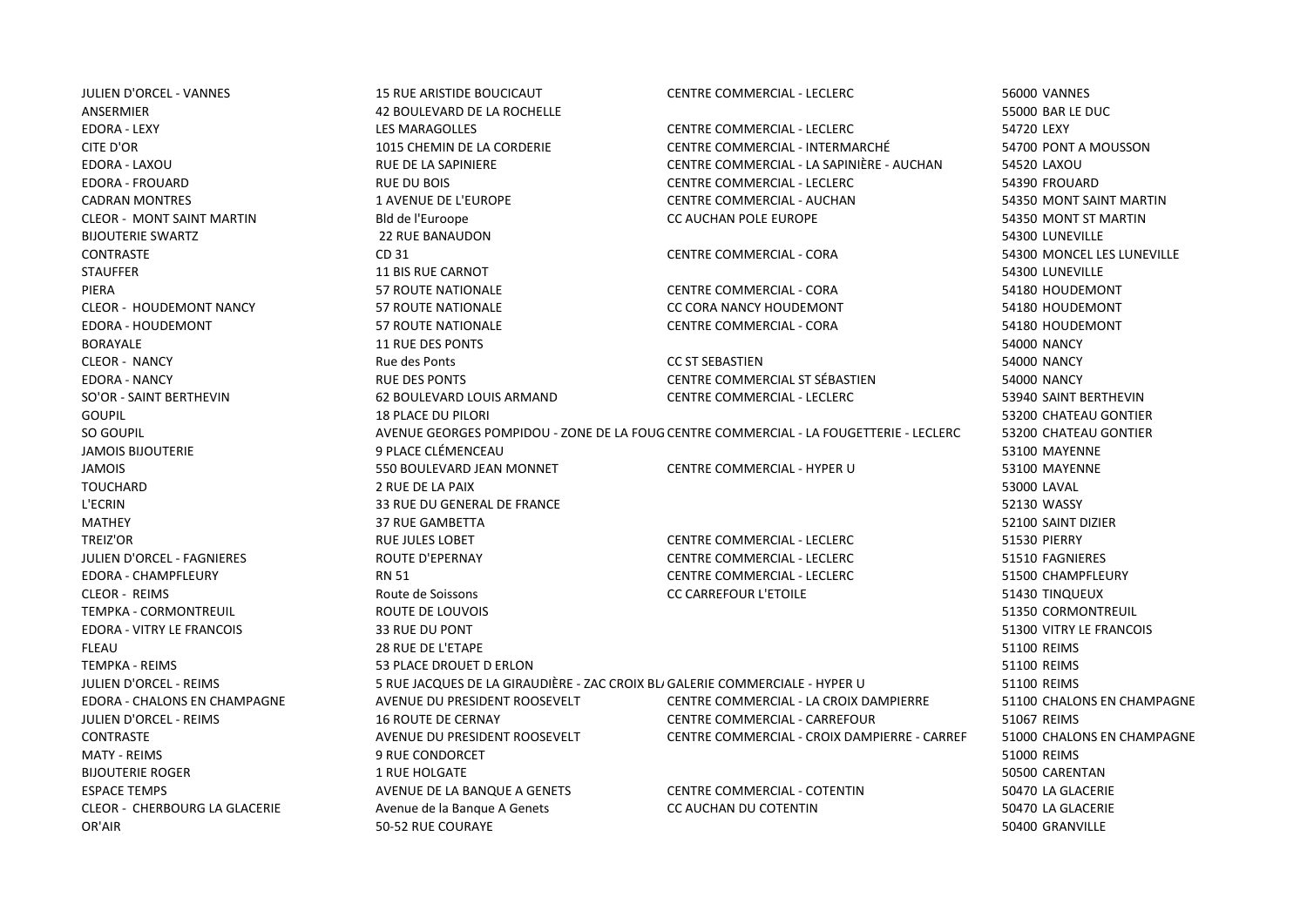| <b>TABARD</b>                            | <b>28 RUE LECAMPION</b>                |                                              | 50400 GRANVILLE               |
|------------------------------------------|----------------------------------------|----------------------------------------------|-------------------------------|
| PELTIER                                  | <b>14 RUE DE LA CONSTITUTION</b>       |                                              | 50302 AVRANCHES               |
| JULIEN D'ORCEL - SAINT MARTIN DES CHAMPS | PARC DE LA BAIE                        | CENTRE COMMERCIAL - CARREFOUR                | 50300 SAINT MARTIN DES CHAMPS |
| JULIEN D'ORCEL - COUTANCES               | <b>1 RUE ST NICOLAS</b>                |                                              | 50201 COUTANCES               |
| <b>ROGER</b>                             | 28-30 RUE TANCRÈDE                     |                                              | 50201 COUTANCES               |
| <b>CAPRICE</b>                           | 2 RUE SAINT NICOLAS                    |                                              | 50200 COUTANCES               |
| <b>EUROCLOCK</b>                         | <b>21 RUE DES PORTES</b>               |                                              | 50100 CHERBOURG               |
| <b>CLEOR - CHERBOURG</b>                 | Quai de l'Entrepôt                     | <b>CC LES ELEIS</b>                          | 50100 CHERBOURG               |
| LES 4 TEMPS                              | <b>10 RUE VOLTAIRE</b>                 |                                              | 49100 ANGERS                  |
| <b>GUILDE DES ORFÈVRES - ANGERS</b>      | <b>12 RUE VOLTAIRE</b>                 |                                              | 49100 ANGERS                  |
| FFL                                      | <b>75 AVENUE MONTAIGNE</b>             | CENTRE COMMERCIAL - ESPACE ANJOU             | 49100 ANGERS                  |
| <b>BOUCHARENC</b>                        | <b>100 RUE THEOPHILE ROUSSEL</b>       |                                              | 48200 SAINT CHELY D'APCHER    |
| <b>AELYS</b>                             | ROUTE DE LAYRAC                        | CENTRE COMMERCIAL - GEANT CASINO             | 47550 BOE                     |
| <b>DEHOUX</b>                            | <b>12 PLACE LAFAYETTE</b>              |                                              | 47300 VILLENEUVE SUR LOT      |
| <b>JULIEN D'ORCEL - BIAS</b>             |                                        | CENTRE COMMERCIAL - AUCHAN PONSERVAT         | 47300 BIAS                    |
| <b>DUMOULIN</b>                          | 60 RUE CHARLES DE GAULLE               |                                              | 47200 MARMANDE                |
| RIGAL                                    | 67 BOULEVARD DE LA RÉPUBLIQUE          |                                              | 47000 AGEN                    |
| LEONARD                                  | <b>13 RUE GAMBETTA</b>                 |                                              | 46100 FIGEAC                  |
| <b>MONTRES &amp; CO - CAHORS</b>         | <b>15 PLACE GALDEMAR</b>               |                                              | 46000 CAHORS                  |
| JULIEN D'ORCEL - SARAN                   | <b>2601 ROUTE NATIONALE</b>            | CENTRE COMMERCIAL - CAP SARAN                | 45770 SARAN                   |
| <b>MONTRES &amp; CO - SARAN</b>          | 2601 ROUTE NATIONALE 20                | CENTRE COMMERCIAL - CAP SARAN                | 45770 SARAN                   |
| <b>GUILDE DES ORFÈVRES - GIEN</b>        | <b>15 RUE GAMBETTA</b>                 |                                              | 45500 GIEN                    |
| <b>JULIEN D'ORCEL - GIEN</b>             | <b>RUE DE LA FABRIQUE</b>              | CENTRE COMMERCIAL - AUCHAN                   | 45500 GIEN                    |
| <b>CORBEILLE D'OR - CHECY</b>            | RUE ALFRED KASTLER                     | CENTRE COMMERCIAL - BELLES RIVES             | 45430 CHECY                   |
| JULIEN D'ORCEL - AMILLY MONTARGIS        |                                        | CENTRE COMMERCIAL - GEANT CASINO             | 45200 AMILLY MONTARGIS        |
| JULIEN D'ORCEL - MONTARGIS               | 74 RUE DOREE                           |                                              | 45200 MONTARGIS               |
| <b>CLEOR - MONTARGIS</b>                 | 41 Rue Dorée                           |                                              | 45200 MONTARGIS               |
| JULIEN D'ORCEL - TAVERS / BEAUGENCY      |                                        | CENTRE COMMERCIAL - GRAND VAL                | 45190 TAVERS / BEAUGENCY      |
| <b>MONTRES &amp; CO - TAVERS</b>         | ROUTE NATIONALE 152                    | CENTRE COMMERCIAL - BEAUGENCY - LECLERC      | 45190 TAVERS                  |
| CORBEILLE D'OR - SAINT JEAN DE LA RUELLE | <b>LES 3 FONTAINES</b>                 | <b>VAL DE LOIRE</b>                          | 45140 SAINT JEAN DE LA RUELLE |
| MONTRES & CO - SAINT JEAN DE LA RUELLE   | <b>1 AVENUE PIERRE MENDES FRANCE</b>   | CENTRE COMMERCIAL - DES 3 FONTAINES - AUCHAN | 45140 SAINT JEAN DE LA RUELLE |
| <b>DOREILLE</b>                          | 4 ALLÉE DES NATIONS UNIS               |                                              | 44980 SAINT LUCE SUR LOIRE    |
| <b>HAUBOIS</b>                           | 1 RUE DE LA CONRAIE                    | <b>CENTRE COMMERCIAL - LECLERC</b>           | 44700 ORVAULT                 |
| <b>GAUCHER</b>                           | <b>33 CENTRE REPUBLIQUE</b>            |                                              | 44600 SAINT NAZAIRE           |
| <b>BIJOUTERIE HAUBOIS</b>                | ROUTE DE BEAUREGARD - LE POINT DU JOUR | <b>CENTRE COMMERCIAL - LECLERC</b>           | 44600 SAINT NAZAIRE           |
| <b>CLEOR - SAINT NAZAIRE</b>             | 332. Route de la Côte d'Amour          | <b>CC GEANT OCEANIS</b>                      | 44600 ST NAZAIRE              |
| JULIEN D'ORCEL - SAINT-NAZAIRE           | 58 AVENUE DE LA REPUBLIQUE             |                                              | 44600 SAINT-NAZAIRE           |
| <b>CLEOR - NANTES LA BEAUJOIRE</b>       | CC CARREFOUR NANTES LA BEAUJOIRE       | BP 52926                                     | 44329 NANTES CEDEX 03         |
| <b>HAUBOIS</b>                           | <b>20 RUE DU GENERAL DE GAULLE</b>     |                                              | 44250 SAINT BREVIN LES PINS   |
| ICD                                      | <b>GALERIE LA PLAGE</b>                | CENTRE COMMERCIAL - DE L'EUROPE              | <b>44210 PORNIC</b>           |
| <b>CLEOR - NANTES BEAULIEU</b>           | <b>BOULEVARD DU GENERAL DE GAULLE</b>  | <b>CC BDEAULIEU</b>                          | 44200 NANTES                  |
| <b>BIJOUTERIE PERRAUD</b>                | <b>15 RUE DES HALLES</b>               |                                              | 44190 CLISSON                 |
|                                          |                                        |                                              |                               |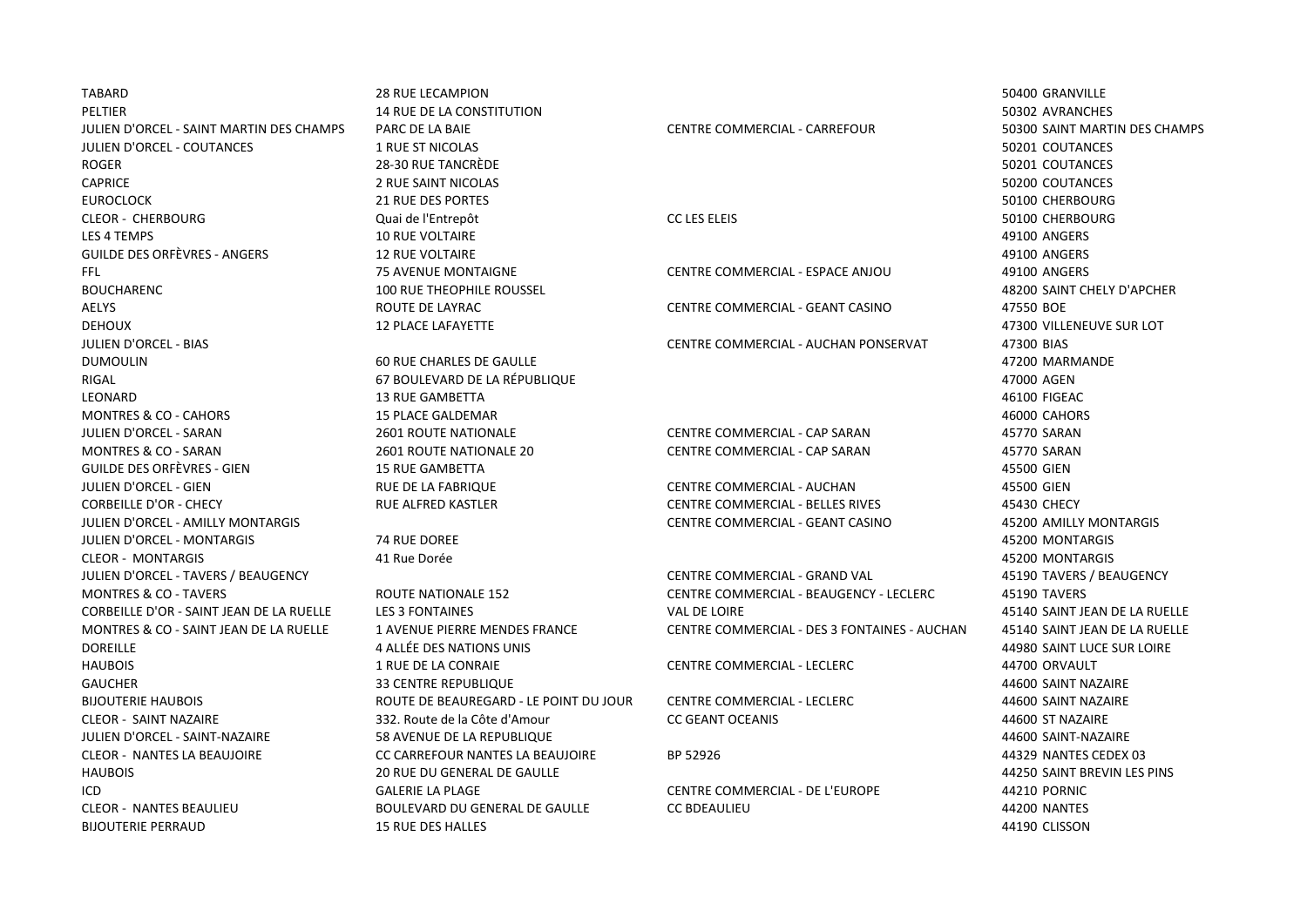BOBARD 185 AVENUE FRANCIS ROBERT 44150 ANCENIS CYSCA 225 BOULEVARD DE LA PRAIRIE ESPACE 23 44150 SAINT GEREON LOUIS ROUTE DE CLISSON CENTRE COMMERCIAL PÔLE SUD - LECLERC 44115 BASSE GOULAINE BOBARD PLACE CHARLES DE GAULLE 44110 CHATEAUBRIANT MATY - NANTES 2 RUE CRÉBILLON 44000 NANTES DESCOURS 4 Cote de Tireboeuf 43700 BRIVES CHARENSAC DESCOURS 33 RUE CHAUSSADE 43000 LE PUY EN VELAY GUILDE DES ORFÈVRES - FIRMINY 92 RUE JEAN JAURES 42700 FIRMINY GUILDE DES ORFÈVRES - MONTBRISON 6 PLACE DE GRENETTE 42600 MONTBRISON NOELIE - VILLARS (ST ETIENNE) CC MONTRAVEL 42390 VILLARS RAMSEYER RUE ALEXANDRE RAFFIN 42303 ROANNE BIJOUTERIE RAMSEYER 32 RUE CHARLES DE GAULLE 42300 ROANNE JULIEN D'ORCEL - ROANNE RUE JEAN DE LA FONTAINE CENTRE COMMERCIAL MABLY - CARREFOUR 42300 ROANNE MONTRES & CO - ROANNE 59 RUE CHARLES DE GAULLE 59 RUE CHARLES DE GAULLE DELORME 20 RUE DE LA REPUBLIQUE 42110 FEURS ESCANEZ 8 AVENUE DE LA LIBÉRATION 42000 SAINT ETIENNE MATY - ST ETIENNE 17 PLACE DU PEUPLE 42000 SAINT ETIENNE JULIEN D'ORCEL - VINEUIL 103 RUE PIERRE GILLES DE GENNES CENTRE COMMERCIAL RENAISSANCE 41350 VINEUIL MONTRES & CO - VINEUIL 103 RUE PIERRE GILLES DE GENNES CENTRE COMMERCIAL - AUCHAN 41350 VINEUIL CJ VENDOME 41 RUE DU CHANGE 41100 VENDOME AELYS 1441 BOULEVARD SAINT VINCENT DE PAUL CENTRE COMMERCIAL - LE GRAND MAIL 40990 SAINT PAUL LES DAX FAIVRE 1674 CHEMIN DE PERROT CENTRE COMMERCIAL - LECLERC 40800 AIRE SUR L'ADOUR ANAMORPHOSE ROUTE DE MONT DE MARSAN CENTRE COMMERCIAL - INTERMARCHE 40500 SAINT SEVER SO'OR - SOUSTONS ROUTE DE TOSSE CENTRE COMMERCIAL - LECLERC 40140 SOUSTONS SERRE 18 RUE SAINT VINCENT 40100 DAX JULIEN D'ORCEL - DAX 4 RUE SAINT PIERRE 40100 DAX PAGET 22 AVENUE DE LA REPUBLIQUE 39300 CHAMPAGNOLE G PERDU MES AIGUILLES LES RIVES DU DOUBS CENTRE COMMERCIAL - LECLERC 39100 DOLE G PERDU MES AIGUILLES **199100 DOLE** 9 RUE LÉON BEL - ZAC LES EPENOTTES CENTRE COMMERCIAL - INTERMARCHE 39100 DOLE WWW.GPERDUMESAIGUILLES.COM 10 RUE DE PUISAT 39100 SAMPANS BIJOUTERIE ORLAND 76 RUE DU MARAIS CENTRE COMMERCIAL - CARREFOUR 38500 VOIRON CLEOR - ST MARTIN D HERES (GRENOBLE) 76. Av. G. Péri 38400 ST MARTIN D'HERES PARADY D'OR 57 RUE DE LA RÉPUBLIQUE 38270 BEAUREPAIRE ACTUEL RUE DES ARDENNES CENTRE COMMERCIAL - LECLERC 38230 TIGNIEU JAMEYZIEU CLEOR - SALAISE 165. Route Nationale 38150 SALAISE SUR SANNE CK ATELIER 2 RUE DE LA REPUBLIQUE 38110 LA TOUR DU PIN CLEOR - GRENOBLE 122 CC GRAND PLACE 38100 GRENOBLE REVE CORNER CORNER DES SAYES AND DES SAYES AND DES SAYES AND DES SAYES AND DES SAYES AND DES SAYES AND DES SAYES MATY - GRENOBLE 2 PLACE VICTOR HUGO 38000 GRENOBLE JULIEN D'ORCEL - ST CYR LOIRE CENTRE COMMERCIAL - AUCHAN AQUATOP 37540 SAINT CYR LOIRE SO'OR - JOUE LES TOURS CENTRE COMMERCIAL - LECLERC 37300 JOUE LES TOURS

STERCKEMAN 12 QUAI JEANNE D'ARC 37500 CHINON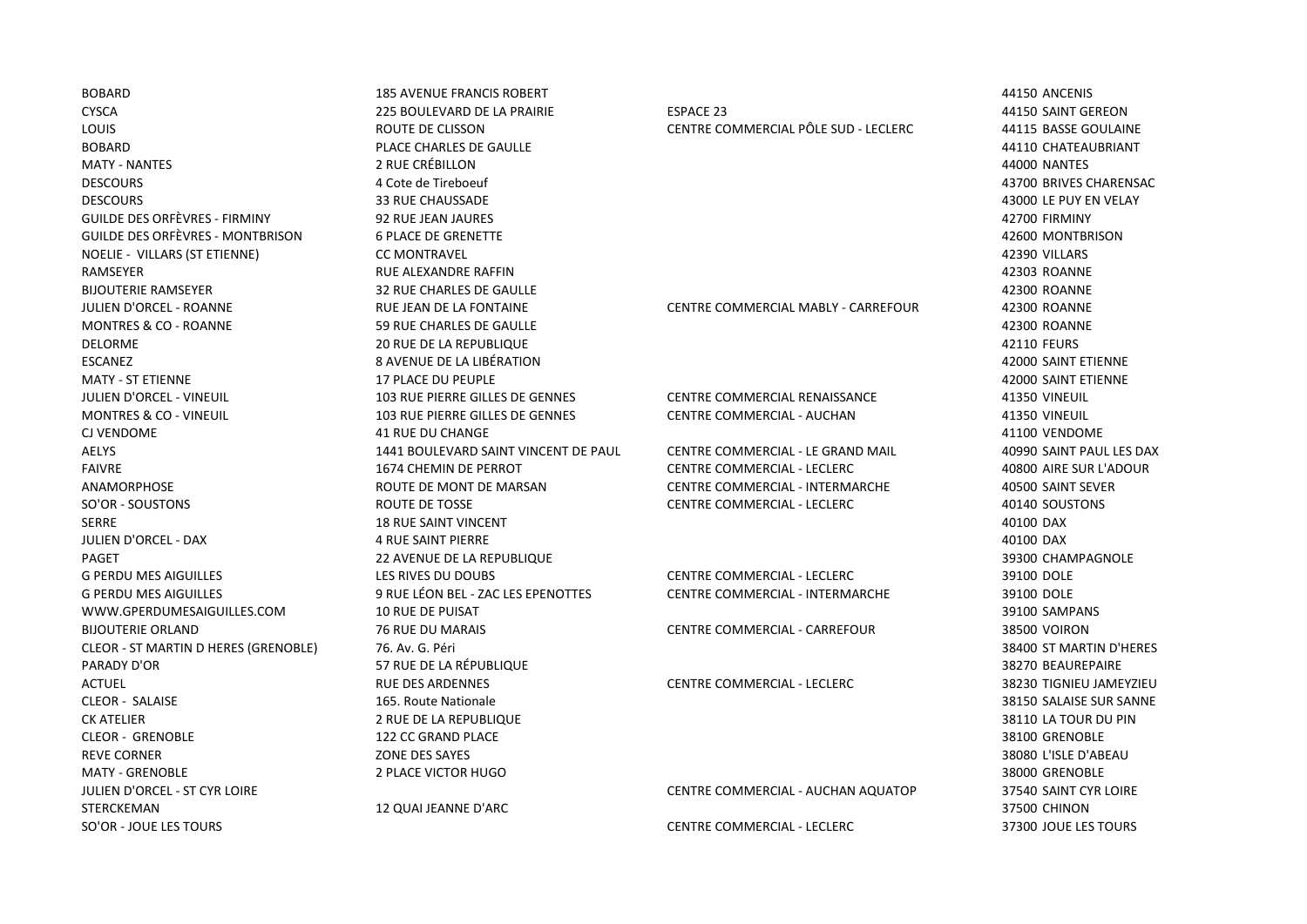CARLES ZAC LA VRILLONERIE CENTRE COMMERCIAL - AUCHAN 37170 CHAMBRAY LES TOURS JULIEN D'ORCEL - TOURS CENTRE COMMERCIAL - LA PETITE ARCHE 37100 TOURS MATY - TOURS 7 RUE DES HALLES 37000 TOURS LOUKIA RUE ALBERT CHICHERY CENTRE COMMERCIAL - LECLERC 36300 LE BLANC CLEOR - CHATEAUROUX Route de Montluçon AUCHAN 36000 CHATEAUROUX L'HORLOGER DE VERN 1999 EN LA SUR SEICHE NAIRIE SE LA MAIRIE SE LA MAIRIE SE LA MAIRIE SE LA MAIRIE SE LA MAIRIE LANGEVIN ROUTE DE SAINT GREGOIRE CENTRE COMMERCIAL - GRAND QUARTIER 35760 SAINT GREGOIRE CLEOR - RENNES Bld de la Giraudais 35740 RENNES BIJOUTERIE VALLIN 24 RUE DUGUESCLIN 35500 VITRE DUPONT ERIC AVENUE DE LA FLAUDAIE CENTRE COMMERCIAL - LA MADELEINE 35400 SAINT MALO FRIN THIERRY 19 AVENUE DU MARECHAL LECLERC 35310 MORDELLES GENOUEL 2 PLACE GAMBETTA 35300 FOUGERES PALOMA 39 BOULEVARD DE GROSLAY CENTRE COMMERCIAL - CARREFOUR 35300 FOUGERES STEFADIA 10 PLACE PATTON 35290 SAINT MEEN LE GRAND MATY - RENNES 6 RUE DE NEMOURS 35000 RENNES VIDAL 4 RUE DU 4 SEPTEMBRE 34500 BEZIERS ALLARY 9 ET 11 COURS JEAN JAURÈS 34120 PEZENAS CLEOR - PESSAC CENTRE COMMERCIAL GEANT CASINO 33600 PESSAC NOELIE - PESSAC Avenue Gustave Eiffel CC GEANT CASINO 33600 PESSAC CLEOR - SAINT EULALIE (Bordeaux) Grand Tour C.C. LECLERC 33560 SAINTE EULALIE LA CITE DES MONTRES ROUTE DE CASTILLON CENTRE COMMERCIAL - CARREFOUR 33500 LIBOURNE DABONNEVILLE 11 RUE GAMBETTA 33500 LIBOURNE

PORTAL ROUTE DE ST MALO CENTRE COMMERCIAL - GRAND QUARTIER 35760 SAINT GREGOIRE GOLOE GOLOGIE EN SAINT MALON CENTRE COMMERCIAL - GRAND QUARTIER 35760 SAINT GREGOIRE MEDULLA ROUTE DE SAINT MALO CENTRE COMMERCIAL - GRAND QUARTIER 35760 SAINT GREGOIRE JULIEN D'ORCEL - PACE BOULEVARD DE LA GIRAUDAIS CENTRE COMMERCIAL OPERA 35740 PACE

JULIEN D'ORCEL - JUVIGNAC ROUTE DE SAINT-GEORGES D'ORQUES CENTRE COMMERCIAL LES PORTES DU SOLEIL - INTERMARCHÉ 34990 JUVIGNAC MOULIS 32 ROUTE DE GANGES CENTRE COMMERCIAL - CARREFOUR 34980 SAINT CLEMENT DE RIVIERE JULIEN D'ORCEL - SAINT CLEMENT DE RIVIERE CENTRE COMMERCIAL TRIFONTAINE 34980 SAINT CLEMENT DE RIVIERE VIDAL AVENUE DE LA VOIE DOMITIENNE CENTRE COMMERCIAL - AUCHAN 34500 BEZIERS

CLEOR - BEZIERS POLYGONE AVENUE DU PRESIDENT WILSON 3 CARREFOUR DE L'HOURS 34500 BEZIERS BOULEVARD D'OR ROUTE DE NIMES CENTRE COMMERCIAL LES PORTES DE LA MER 34400 LUNEL LUNELA BIJOUX 125 RUE DU LEVANT CENTRE COMMERCIAL - LECLERC 34400 LUNEL EURO OR BOULEVARD CAMILLE BLANC CENTRE COMMERCIAL - AUCHAN 34200 SETE

SO'OR - CESTAS 8 AVENUE DE VERDUN CENTRE COMMERCIAL - GAZINET - INTERMARCHE 33610 CESTAS

CLEOR - BIGANOS Rue des Fonderies CC AUCHAN BIGANOS 33380 BIGANOS NOELIE - BIGANOS Rue des Fonderies CC AUCHAN BIGANOS 33380 BIGANOS CLEOR - LORMONT (BORDEAUX) Nationale 10 CC CARREFOUR RIVE DROITE 33310 LORMONT BOYER 1 AVENUE DU 40 JOURNAUX CENTRE COMMERCIAL - BORDEAUX LAC - AUCHAN 33300 BORDEAUX DOCKS AELYS ROUTE DE PAUILLAC CENTRE COMMERCIAL - LECLERC 33290 LE PIAN MEDOC AELYS RUE DE LA GABARRE CENTRE COMMERCIAL - AUCHAN 33270 BOULIAC JULIEN D'ORCEL - BOULIAC CENTRE COMMERCIAL - AUCHAN 33270 BOULIAC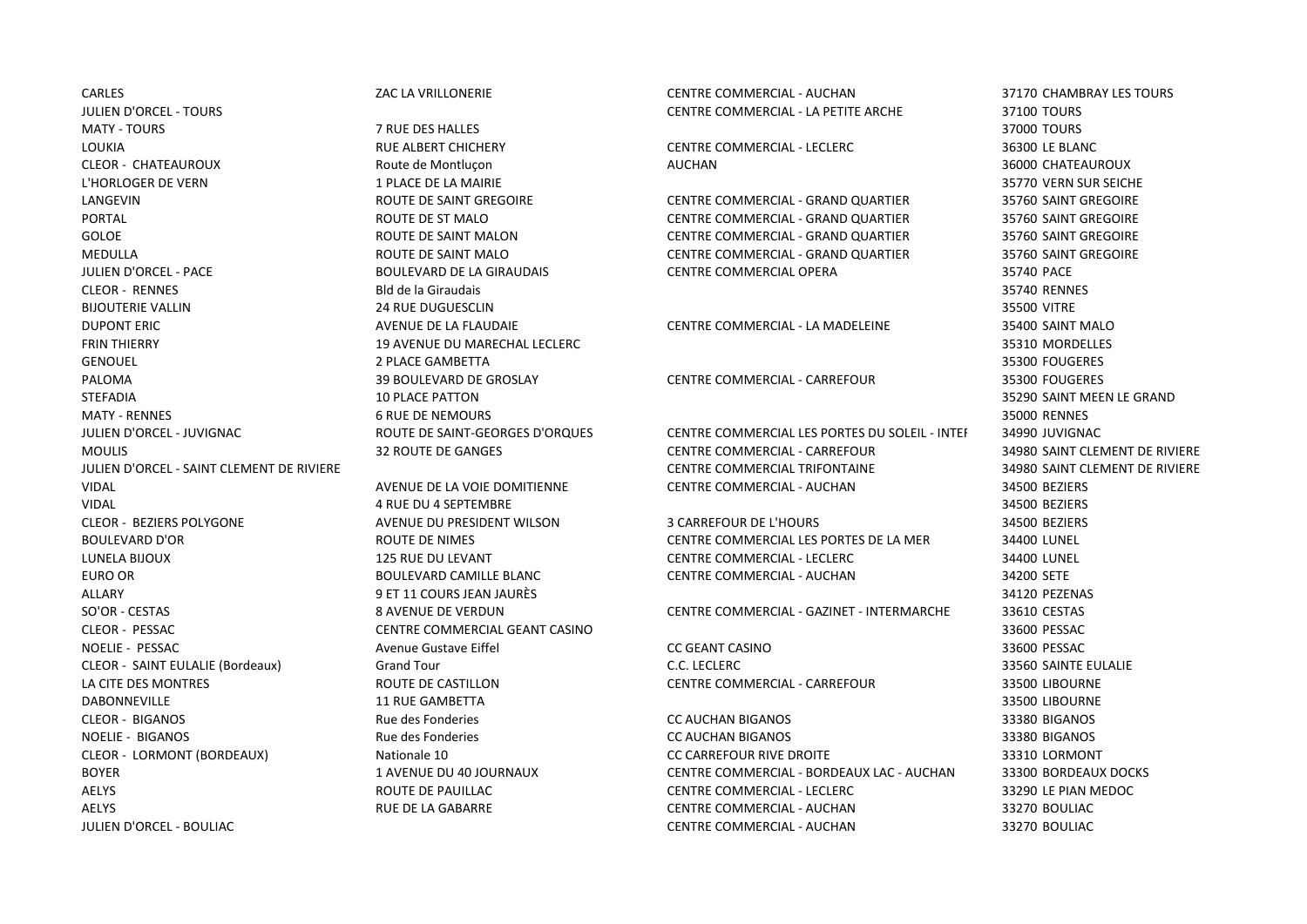JULIEN D'ORCEL - SAINT MEDARD EN JALLES CENTRE COMMERCIAL - LECLERC 33166 SAINT MEDARD EN JALLES SO'OR - VILLENAVE D ORNON 2 AVENUE DES PYRENEES CENTRE COMMERCIAL - GEANT CASINO 33140 VILLENAVE D ORNON VERDIER 1992 SAINT GAUDENS AND ET 3 RUE THIERS AND THE SAINT GAUDENS AND THE SAINT GAUDENS AND SAINT GAUDENS DONJON - SAINT GAUDENS 10 AVENUE DU CAGIRE - ZAC DES LANDES CENTRE COMMERCIAL - LECLERC 31800 SAINT GAUDENS GUILDE DES ORFÈVRES - SAINT GAUDENS 41 RUE DE LA RÉPUBLIQUE 31800 SAINT GAUDENS MONTRES & CO - BLAGNAC 2 ALLEE EMILE ZOLA CENTRE COMMERCIAL - LECLERC 31716 BLAGNAC 18K - BLAGNAC 2 ALLEE EMILE ZOLA CENTRE COMMERCIAL - LECLERC 31700 BLAGNAC DONJON - LABEGE 2 - CARREFOUR 31670 LA PYRENEENNE COMMERCIAL LABEGE 2 - CARREFOUR 31670 LABEGE CLEOR - LABEGE (TOULOUSE) 700 La Pyrénéenne CC CARREFOUR 31670 LABEGE DONJON - SAINT ORENS 5 ALLEE DES CHAMPS PINSON CENTRE COMMERCIAL - LECLERC 31650 SAINT ORENS 18K - SAINT ORENS DE GAMEVILLE 5 ALLEE DES CHAMPS PINSON CENTRE COMMERCIAL - LECLERC 31650 SAINT ORENS DE GAMEVILLE DONJON - VILLEMUR **EXAMPLE SOMETNE SOMETHER RUE PIERRE MARCHET** CENTRE COMMERCIAL - LECLERC **1996** 31340 VILLEMUR CLEOR - TOULOUSE PURPAN 36-54, Route de Bayonne 31300 TOULOUSE BIJOUTERIE DU CENTRE 4 GALERIE DU COUCHANT 31250 REVEL DONJON - ROUFFIAC RN88 CENTRE COMMERCIAL - LECLERC 31180 ROUFFIAC MONTRES & CO - ROQUES SUR GARONNES 5 ALLEE FRAIXINET CENTRE COMMERCIAL - LECLERC 31120 ROQUES SUR GARONNE MONTRES & CO - PORTET SUR GARONNE BOULEVARD DE L'EUROPE CENTRE COMMERCIAL - CARREFOUR 31120 PORTET SUR GARONNE 18K - ROQUES SUR GARONNE 5 ALLEE DE FRAIXINET CENTRE COMMERCIAL ROQUES - LECLERC 31120 ROQUES SUR GARONNE NOUGUES 32 RUE DE LA POMME 31000 TOULOUSE GUILDE DES ORFÈVRES - TOULOUSE 3 RUE DU SALÉ 31000 TOULOUSE CLEOR - ALES Quai du Mas d'Hours CC CORA 30100 ALES SATRE BIJOUTIER 14 RUE DU PORT 29930 PONT AVEN BIJOUTERIE MARVILLON 38 RUE HENRY PROVOSTIC 29830 PLOUDALMEZEAU LE VOURCH 2 QUAI DE LÉON 29800 LANDERNEAU JULIEN D'ORCEL - SAINT MARTIN DES CHAMPS CENTRE COMMERCIAL - GEANT 29600 SAINT MARTIN DES CHAMPS JULIEN D'ORCEL - QUIMPERLE CENTRE COMMERCIAL KERVIDANOU MELLAC 29395 QUIMPERLE MINIOU 27 RUE GENERAL LAMBERT 29270 CARHAIX BIJOUTERIE MARVILLON 6 PLACE DU GENERAL LE FLO 29260 LESNVEN BIJOUTERIE LE LOUPP 163 ROUTE DE BENODET LA GALERIE QUIMPER - GEANT 29000 QUIMPER 20000 QUIMPER GUILDE DES ORFEVRES - QUIMPER 4 PLACE TERRE AU DUC AU DES ANNUES AU DES AUGUST 29000 QUIMPER GUEGUIN PICAUD CENTRE COMMERCIAL - CARREFOUR 29000 QUIMPER JULIEN D'ORCEL - QUIMPER 10 QUAI DU STEIR 29000 QUIMPER CLEOR - QUIMPER 163 Route de Bénodet 29000 QUIMPER DE SOUSA 37 BIS RUE DE LA RÉPUBLIQUE 28200 CHATEAUDUN CORBEILLE D'OR - DREUX LES CORALINES CENTRE COMMERCIAL - CORA 28100 DREUX H. LES MONTRES 7 RUE ILLIERS 28100 DREUX CLEOR - DREUX RUE ILLIERS 28100 DREUX PIERRE A PIERRE 17 RUE NOËL BALLAY 28000 CHARTRES

AELYS AVENUE DE L EUROPE CENTRE COMMERCIAL - GEANT CASINO 33240 SAINT ANDRE DE CUBZAC

BRIANT EXAMPLE THE RUE ANDRE DUPONT CENTRE COMMERCIAL - GRAND NIMES ETOILE - CARI 30900 NIMES CLEOR - BEAUCAIRE (NIMES) Route de Nîmes CC BEAUCAIRE 30300 BEAUCAIRE BRIANT EXAMPLE TAVENUE TAVEL CENTRE COMMERCIAL - GRAND ANGLE - LECLERC 30133 LES ANGLES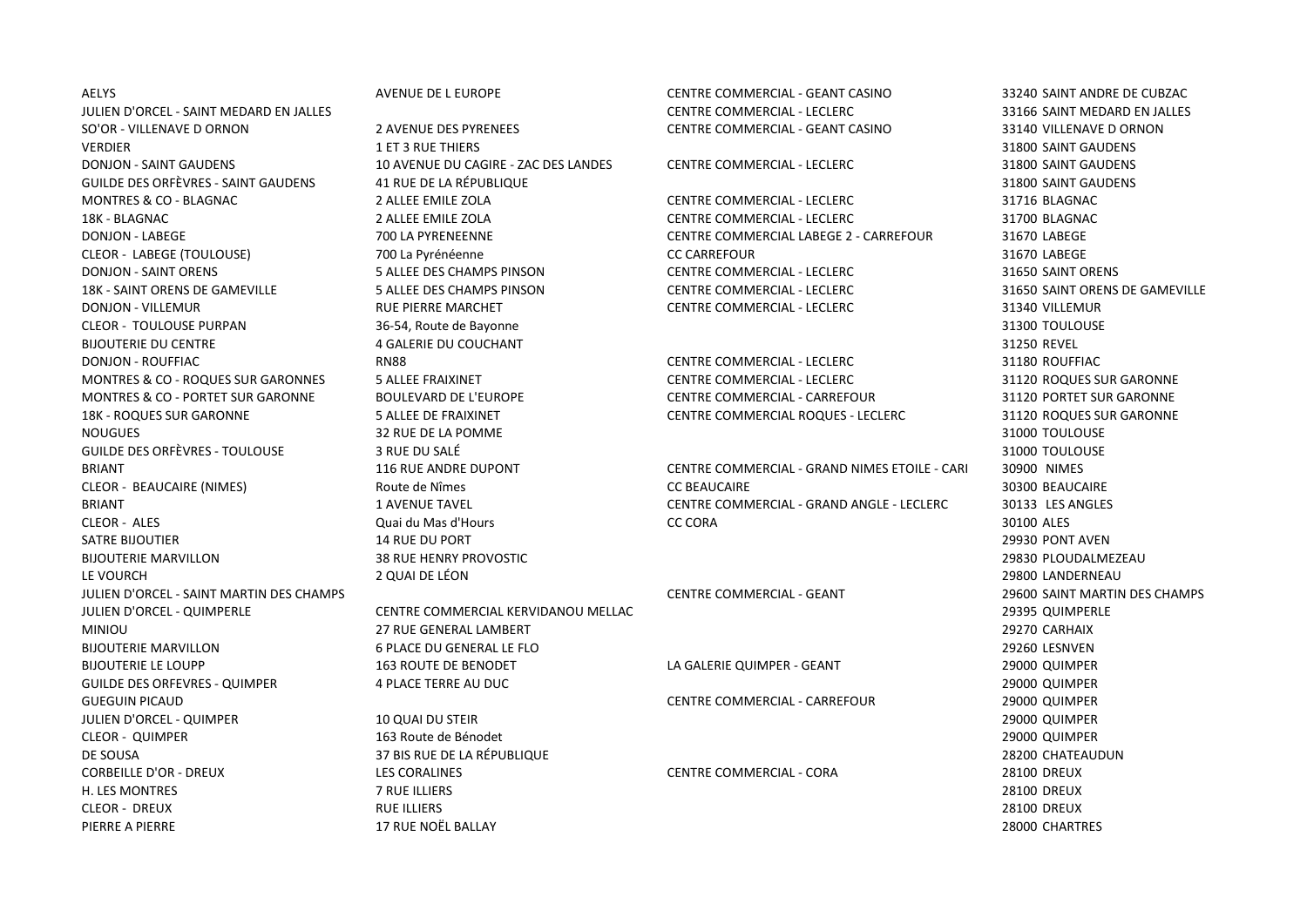HEMERY 4 RUE DE SAINT-MALO 22304 LANNION CLEOR - LANNION Route de Perros Guirec CC GEANT CASINO 22300 LANNION

LE REVE SARL 3 RUE DU BOIS MERRAIN 28000 CHARTRES CLEOR - CHARTRES Avenue Marcel Proust CC LA MADELEINE 28000 CHARTRES JULIEN D'ORCEL - GUICHAINVILLE CENTRE COMMERCIAL - CARREFOUR 27930 GUICHAINVILLE TEMPKA - GUICHAINVILLE CENTRE COMMERCIAL - CARREFOUR 27930 GUICHAINVILLE NOELIE - EVREUX Route Nationale 12 27930 GUICHAINVILLE CLEOR - EVREUX 13 ROUTE NATIONALE CC CARREFOUR 27930 GUICHAINVILLE BIJOUTERIE HULIN 39 RUE MARECHAL FOCH 27800 BRIONNE PARUR 22 RUE DU MATREY 27400 LOUVIERS BIJOUTERIE ODEL'OR 78 RUE THIERS 27300 BERNAY BIJOUTERIE BOSSARD 4 PLACE CHARLES DE GAULLE 27200 VERNON PARUR BOUEVARD JEAN JAURES - ZI DU VIROLET CENTRE COMMERCIAL - LECLERC 27200 VERNON CLEOR - VERNON 6, Rue aux Huiliers 27200 VERNON LAURENT 7-9 RUE DUPONT DE L'EURE 27110 LE NEUBOURG CLEOR - WEB 60. RUE ROLAND GARROS CS 80490 27004 EVREUX CEDEX ODEL'OR EVREUX 4 RUE CHARTRAINE 27000 EVREUX TEMPKA - TEMPKA.COM 264 RUE JEAN MONNET 27000 EVREUX LES TOURMALINES RUE DES CHABANNERIES CENTRE COMMERCIAL - LECLERC 26500 BOURG LES VALENCE GRAND 47 RUE PIERRE JULIEN 26200 MONTELIMAR MONTRES & CO - MONTELIMAR 66 BIS RUE PIERRE JULIEN 26200 MONTELIMAR GUILDE DES ORFÈVRES - ROMANS SUR ISERE 14 COURS PIERRE DIDIER 26100 ROMANS SUR ISERE MATY - VALENTIN CHATILLON 25480 ECOLE VALENTIN CENTRE COMMERCIAL - CARREFOUR 25480 ECOLE VALENTIN L ORADE BIJOUX ET MONTRES 9 RUE DE CHAMPAGNE CENTRE COMMERCIAL - LECLERC 25300 HOUTAUD L'ORADE 63 RUE DE LA RÉPUBLIQUE 25300 PONTARLIER UB BIJOUX 22 RUE DU ROND BUISSON 25220 THISE MATY - KENNEDY 5 BD KENNEDY 25000 BESANCON MATY - CHATEAUFARINE RTE DE DOLE-CHÂTEAUFARINE CENTRE COMMERCIAL - CASINO 25000 BESANCON MATY - MATY.COM 5 BD KENNEDY 25000 BESANCON CLEOR - CHATEAU FARINE Rue de Dôle CC GEANT CHATEAU FARINE 25000 BESANCON CLEOR - TRELISSAC (PERIGUEUX) Route de Limoges BP 36-51 SUD OUEST LECLERC LA FEUILLERAIE 24759 TRELISSAC AELYS AVENUE LOUIS SUDER CENTRE COMMERCIAL - AUCHAN 24430 MARSAC SUR L ISLE SO'OR - MARSAC SUR L'ISLE AVENUE LOUIS SUDER CENTRE COMMERCIAL - AUCHAN 24430 MARSAC SUR L'ISLE JOAILLIA 52 RUE DE LA RÉPUBLIQUE 24200 SARLAT SO'OR - SARLAT LA CANEDA COMMERCIAL AVENUE DE MADRAZES CENTRE COMMERCIAL - LECLERC 24200 SARLAT LA CANEDA OR G SARRAZY PLACE DU MARECHAL DE LATTRE DE TASSIGNY 24100 BERGERAC SO'OR - BERGERAC SOLL EN AN ANNE DE BORDEAUX - ZAC LA CAVAILLE NORD CENTRE COMMERCIAL - LA CAVAILLE NORD - LECLERI 24100 BERGERAC DEHOUX 17 RUE DE LA RÉSISTANCE 24100 BERGERAC DEHOUX GALERIE MARCHANDE CARREFOUR 24100 CREYSSE BIJOUTERIE LE FÜR 23 RUE DU GENERAL DE GAULLE 22700 PERROS-GUIREC ORELINE RUE DE LA COTE DES CLAIES CENTRE COMMERCIAL - LE CARPONT 22440 PLOUFRAGAN CLEOR - LANGUEUX 22360 LANGUEUX 1 Rue Jules Vernes C.C. CARREFOUR C.C. CARREFOUR 22360 LANGUEUX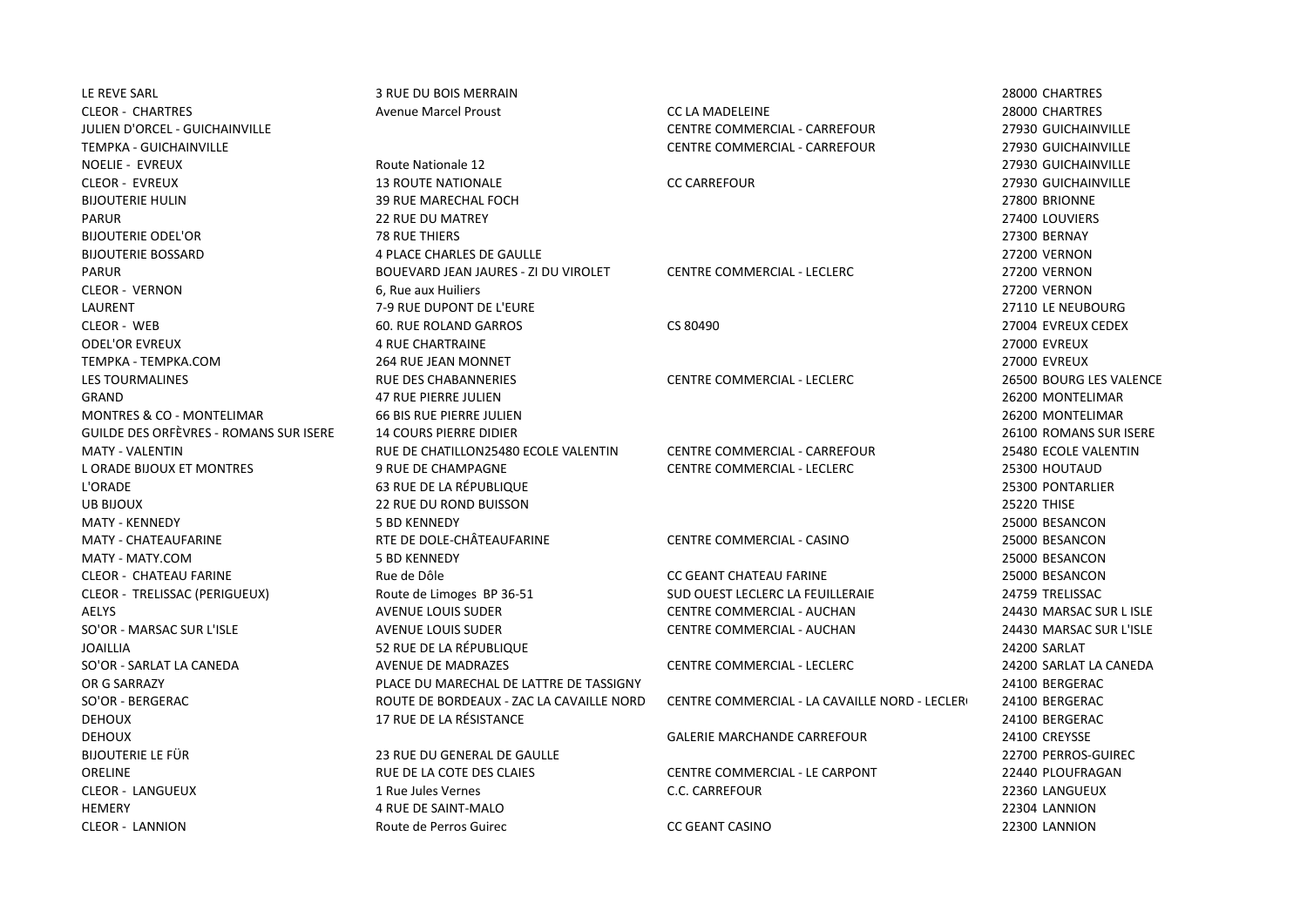GOEL'OR (BY) 35 RUE DES FONTAINES CENTRE COMMERCIAL - SUPER U 22290 LANVOLLON CLEOR - GRACES (GUIMGAMP) Rond Point Kennedy C.C. CARREFOUR 22200 GRACES JULIEN D'ORCEL - PLERIN RUE DES SPORTS CENTRE COMMERCIAL - LECLERC 22190 PLERIN JULIEN D'ORCEL - DINAN 28 RUE DU MARCHIX 22100 DINAN JULIEN D'ORCEL - DINAN 28 RUE DU MARCHIX LACHIVER 22100 DINAN LE CHAPELIER **11 RUE SAINT GUILLAUME** 22000 SAINT BRIEUC CLEOR - QUETIGNY Avenue de Bourgogne C.C. CARREFOUR 21800 QUETIGNY JULIEN D'ORCEL - CHATILLON SUR SEINE AVENUE NOEL NAVOIZAT GALERIE MARCHANDE - AUCHAN 21400 CHATILLON SUR SEINE CLEOR - CHENOVE 58 Rue de Longvic C.C. GEANT 21300 CHENOVE CLEOR - BEAUNE 9 Avenue Charles de Gaulle C.C. ST JACQUES 21200 BEAUNE G PERDU MES AIGUILLES **AVENUE GENERAL LECLERC** CENTRE COMMERCIAL - LECLERC 21130 AUXONNE MATY - DIJON 13 RUE DES FORGES 21000 DIJON MATY - DIJON TOISON D'OR ROUTE DE LANGRES CENTRE COMMERCIAL TOISON D'OR 21000 DIJON JULIEN D'ORCEL - BASTIA 41 BOULEVARD PAOLI 20200 BASTIA JULIEN D'ORCEL - BASTIA LES HAMEAUX DE PERNICAGGIO CENTRE COMMERCIAL - ATRIUM - AUCHAN 20200 BASTIA DONJON - MALEMORT SUR CORREZE 2 RUE PASTEUR CENTRE COMMERCIAL - GEANT CASINO 19360 MALEMORT SUR CORREZE CHEMINADE 61 RUE DE PARIS 19110 BORT LES ORGUES HORLOGERIE BIJOUTERIE CHEMINADE & FILS 31 AVENUE VICTOR HUGO 19000 TULLE JOHANN L. 548 ROUTE D'ORLEANS CENTRE COMMERCIAL - GEANT CASINO 18230 SAINT DOULCHARD DONJON - VIERZON 15 AVENUE DE LA REPUBLIQUE 18100 VIERZON FANNY FANNY 18000 BOURGES AND SAN HEREAU AND SAN HEREAU AND SAN HEREAU AND SAN HEREAU AND SAN HEREAU AND SAN H JOHANN L. 4 COURS AVARICUM 18000 BOURGES DONJON - BOURGES 21 RUE DU COMMERCE 18000 BOURGES NOELIE - BOURGES Chaussée de Chappe CC CARREFOUR COEUR MARAIS 18000 BOURGES CLEOR - BOURGES Chaussée de Chappe CC CARREFOUR 18000 BOURGES LASSORT RUE DE COUDENNES CENTRE COMMERCIAL - LECLERC 17800 PONS GUILDE DES ORFÈVRES - ROCHEFORT SUR MER 136 RUE PIERRE LOTI 17300 ROCHEFORT SUR MER JULIEN D'ORCEL - ROCHEFORT SUR MER 121 RUE DE LA RÉPUBLIQUE 17300 ROCHEFORT SUR MER JULIEN D'ORCEL - ROYAN 10 AUROLE DE LA RÉPUBLIQUE EN ENCOLONIEN EN 1888 EN 1888 EN 1888 EN 17200 ROYAN LASSORT COURS DU MARECHAL LECLERC CENTRE COMMERCIAL - HYPER U 17100 SAINTES JULIEN D'ORCEL - SAINTES 47 COURS NATIONAL 17100 SAINTES MONTRES & CO - SAINTES 15 RUE DE CHAMPAGNE SAINT GEORGES CENTRE COMMERCIAL - LECLERC 17100 SAINTES ALAIN 17000 LA ROCHELLE 35 RUE DU TEMPLE 2000 LA ROCHELLE MONTRES & CO - LA ROCHELLE **19 RUE DES MERCIERS** 19 RUE DES MERCIERS 17000 LA ROCHELLE DELAUNAY 14 PLACE D'ARMES 16700 RUFFEC DONJON - CHAMPNIERS RN10 CENTRE COMMERCIAL - GEANT CASINO 16430 CHAMPNIERS SO'OR - BARBEZIEUX 9 BIS RUE DU COMMANDANT FOUCAUD CENTRE COMMERCIAL - LECLERC 16300 BARBEZIEUX NOELIE - CHATEAUBERNARD (COGNAC) 40. Rue de l'Anisserie CC AUCHAN 16100 CHATEAUBERNARD OREVA 33 RUE HERGÉ 16000 ANGOULEME

CLEOR - DIJON (Haut) 112 Allée des Ducs de Bourgogne C.C. TOISON D'OR 21000 DIJON CLEOR - DIJON (Bas) 87 Grand Mail C.C. TOISON D'OR 21000 DIJON JULIEN D'ORCEL - FURIANI AVENUE SAMPIERO CORSO CENTRE COMMERCIAL - LA ROCADE - GEANT CASINO 20600 FURIANI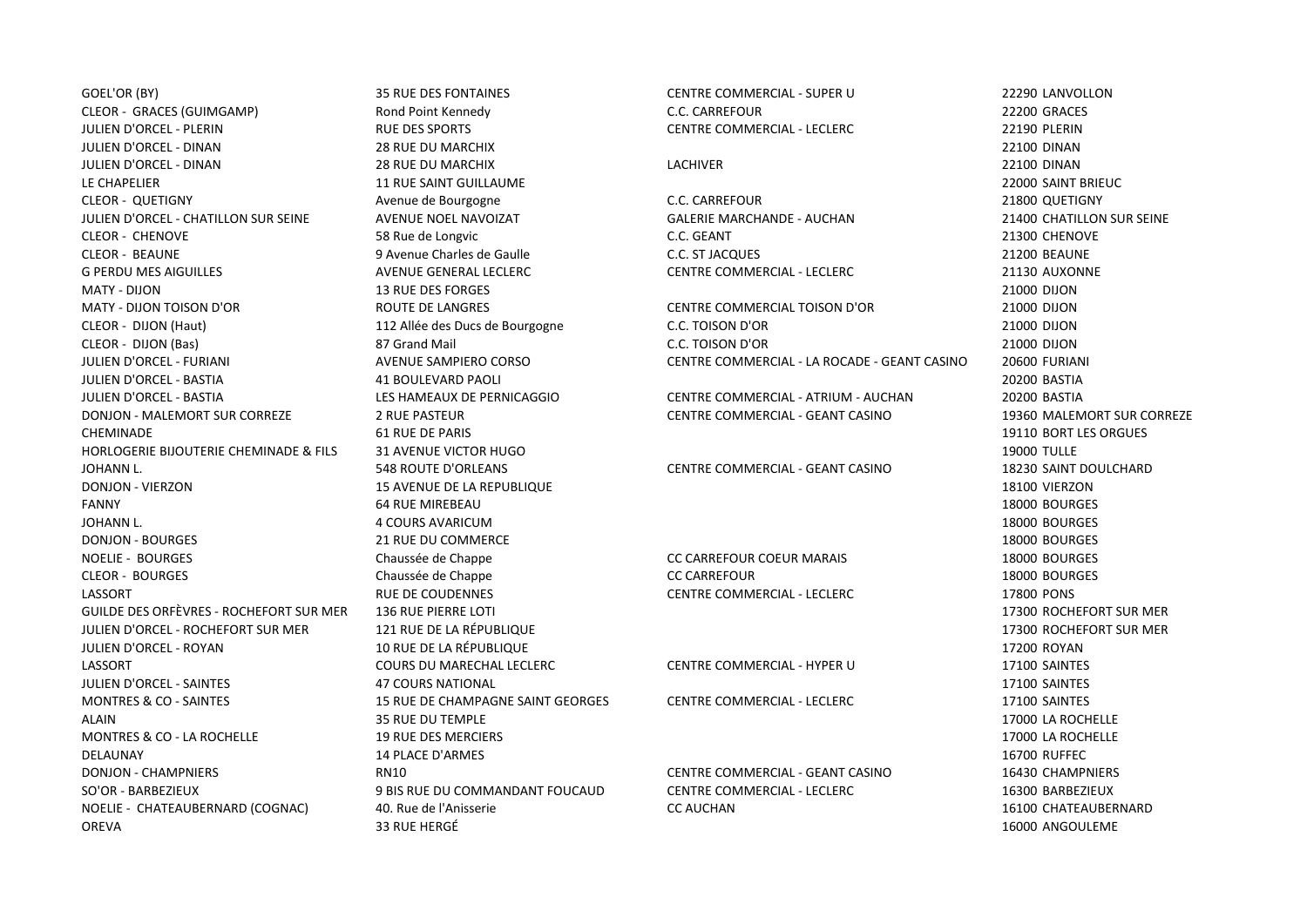LOUIS ALBERT THE SET OF THE COURTEJAIRE AND SET OUR SET OF THE SET OF THE SET OF THE SET OF THE SET OF THE SET OF THE SET OF THE SET OF THE SET OF THE SET OF THE SET OF THE SET OF THE SET OF THE SET OF THE SET OF THE SET O HEURE ET OR BOULEVARD HENRY BOUFFET CENTRE COMMERCIAL SALVAZA 11000 CARCASSONNE

OREVA 4 PLACE DU CHAMP DE MARS GALERIE CHAMP-DE-MARS 16000 ANGOULEME JOUOT 20 RUE DE RENÉ GOSCINNY 16000 ANGOULEME SO OR SO OR AVENUE DESFARGES AND CENTRE COMMERCIAL - LECLERC AND CONDUCTED AND LECLERC COMMERCIAL - LECLERC COMMERCIAL - LECLERC COMMERCIAL - LECLERC COMMERCIAL - LECLERC COMMERCIAL - LECLERC CHEMINADE CHEMINADE CHEMINADE RUE HENRI POURRAT CENTRE COMMERCIAL SUP 2000 15200 15200 MAURIAC SAUVAT 15 RUE MARCHANDE 15100 SAINT FLOUR BOUCHARENC **15100 ANDELAT 15100 ANDELAT** 70NE COMMERCIALE MONTPLAIN BOUCHARENC **15000 AURILLAC** 41 AVENUE DES VOLONTAIRES 15000 AURILLAC CLEOR - AURILLAC 87. Av. De gaulle 15000 AURILLAC NOELIE - AURILLAC 87. Av. Gal. De Gaulle CC GEANT CASINO 15000 AURILLAC HYPNOTIC'OR CHEMIN DE LA CROIX VAUTIER CENTRE COMMERCIAL - CORA 14980 ROTS JAD'OR ROUTE NATIONALE DE PARIS CENTRE COMMERCIAL - HYPER U 14800 TOUQUES BIJOUTERIE GERVAIS 10 RUE SAULNERIE 14500 VIRE JULIEN D'ORCEL - HEROUVILLE QUARTIER DU VAL CENTRE COMMERCIAL - CARREFOUR 14200 HEROUVILLE NOELIE - CAEN MONDEVILLE **AUCH EN ENGLICE COMPLIE AUCTES AUCTES** COMPLICE COMONDEVILLE 2 14120 MONDEVILLE 2 CLEOR - MONDEVILLE (CAEN) CONDEVILLE CAEN 2 2 2 2 2 2 2 2 2 3 2 4120 MONDEVILLE 2 BIJOUTERIE BAURAIN CHE SANNE SO AVENUE PONT MORTAIN CHE SOLUTERIE SOLUTERIE BAURAIN CHE SOLUTERIE BAURAIN SUNT ODEL'OR LISIEUX 55 RUE HENRY CHERON 14100 LISIEUX MATY - CAEN 2000 CAEN 34 RUE DU MOULIN 2000 CAEN 34 RUE DU MOULIN PLAISIR D'OFFRIR 71 RUE DES POILUS 13600 LA CIOTAT CLEOR - CABRIES PLAN DE CAMPAGNE CD6 CC AVANT CAP 13480 CABRIES CLEOR - MARSEILLE 11. Av. St Antoine CC GRAND LITTORAL 13464 MARSEILLE MONTRES & CO - SALON DE PROVENCE 51 COURS VICTOR HUGO 13300 SALON DE PROVENCE CLEOR - ONET LE CHATEAU (RODEZ) Rue Maison Neuve CC GEANT RODEZ 12850 ONET LE CHATEAU GRIALOU 20 BOULEVARD CHARLES DE GAULLE 12400 SAINT AFFRIQUE LANDES 3 BOULEVARD DE BONALD 12100 MILLAU JULIEN D'ORCEL - MILLAU 5 AVENUE DE LA RÉPUBLIQUE 12100 MILLAU CLEOR - MILLAU Place de la Capelle CC CASINO LA CAPELLE 12100 MILLAU JULIEN D'ORCEL - RODEZ 1 RUE TERRAL 12000 RODEZ BOUSQUET **19 PLACE HOTEL DE VILLE** 19 PLACE HOTEL DE VILLE SABLE D'OR 24 BOULEVARD DE CREISSEL CENTRE COMMERCIAL - CARREFOUR 11100 NARBONNE

CLEOR - CAEN 195 BD MARECHAL JUIN CC COTE DE NACRE 14000 CAEN CLEOR - ISTRES Route Rassuen CC LES COGNETS 13800 ISTRES PRIME TIME AIRPORT **AEROPORT MARSEILLE PROVENCE TERMINAL 1 - HALL A - SALLE D'EMBARQUEMENT 13700 MARIGNANE AEROPORT** PRIME TIME AIRPORT **AEROPORT MARSEILLE PROVENCE TERMINAL 1 - HALL B - ZONE PUBLIQUE** 13700 MARIGNANE AEROPORT

DONJON - ARLES QUARTIER FOURCHON - AVENUE MARECHAL JUIN CENTRE COMMERCIAL - GEANT CASINO 13200 ARLES CLEOR - VITROLLES COMENTED UNIVERSITY COMPANDING COMPANY OF COMPANY OF COMPANY OF COMPANY OF COMPANY OF COMPANY OF COMPANY OF COMPANY OF COMPANY OF COMPANY OF COMPANY OF COMPANY OF COMPANY OF COMPANY OF COMPANY OF COMPANY GEM CREATION PETIT CHEMIN D'AIX CENTRE COMMERCIAL - CARREFOUR 13120 GARDANNE OR AZUR 180 AVENUE GIUSEPPE VERDI LES ALLEES PROVENCALES 13100 AIX EN PROVENCE JULIEN D'ORCEL - AIX EN PROVENCE CENTRE COMMERCIAL - GEANT CASINO 13090 AIX EN PROVENCE CLEOR - MARSEILLE LES TERASSES DU PORT 9 Quai du Lazaret CC LES TERRASSES DU PORT 13002 MARSEILLE